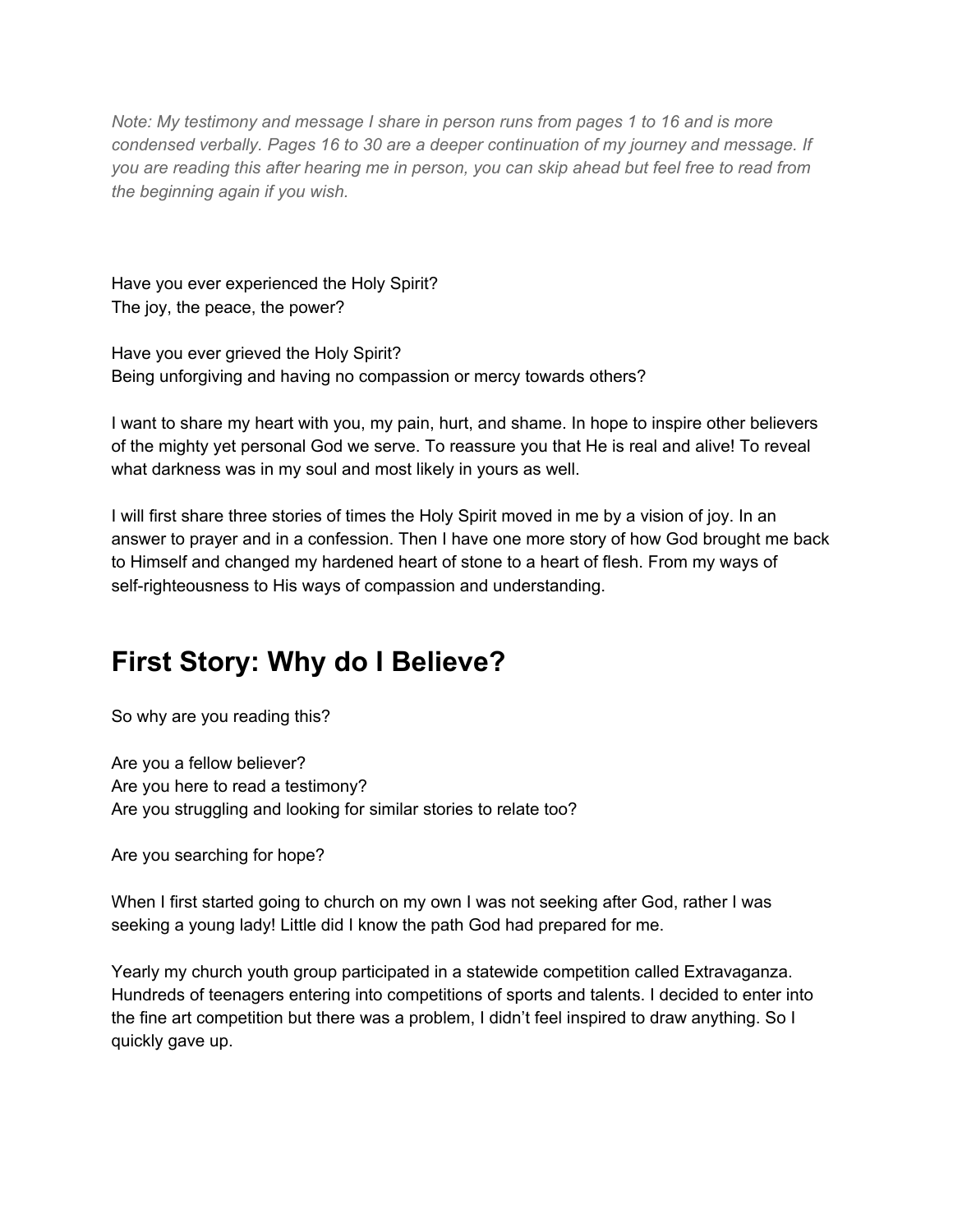A few days before the registration deadline I was encouraged to try again by my youth leader. So I went home praying and seeking God for inspiration but still nothing. As I sat with pen in hand and head against my desk, I remembered a large old Bible we had and thought it might be able to offer some inspiration. So I took it off the shelf, placed it on my lap and opened it to a page full of ancient Christian symbols.

Suddenly a rush of images appeared before me as the room went dark. Before my eyes came four sections of a picture with all the details being revealed to me. As I regained my awareness of the room around me, a rush of pure joy filled my entire body, overflowing my soul like water overflowing a vase.

How I wish I could describe the experience and feeling to you accurately, but the best I can do is that I was in a state of overwhelming, unstoppable fits of laughter that protruded from the warmth inside of me.



And this was the piece that I entered into the competition:

So at the award ceremony on the last day of the event, the third and second place winners were called up and awarded medals for their entries. Then the first place was called and my good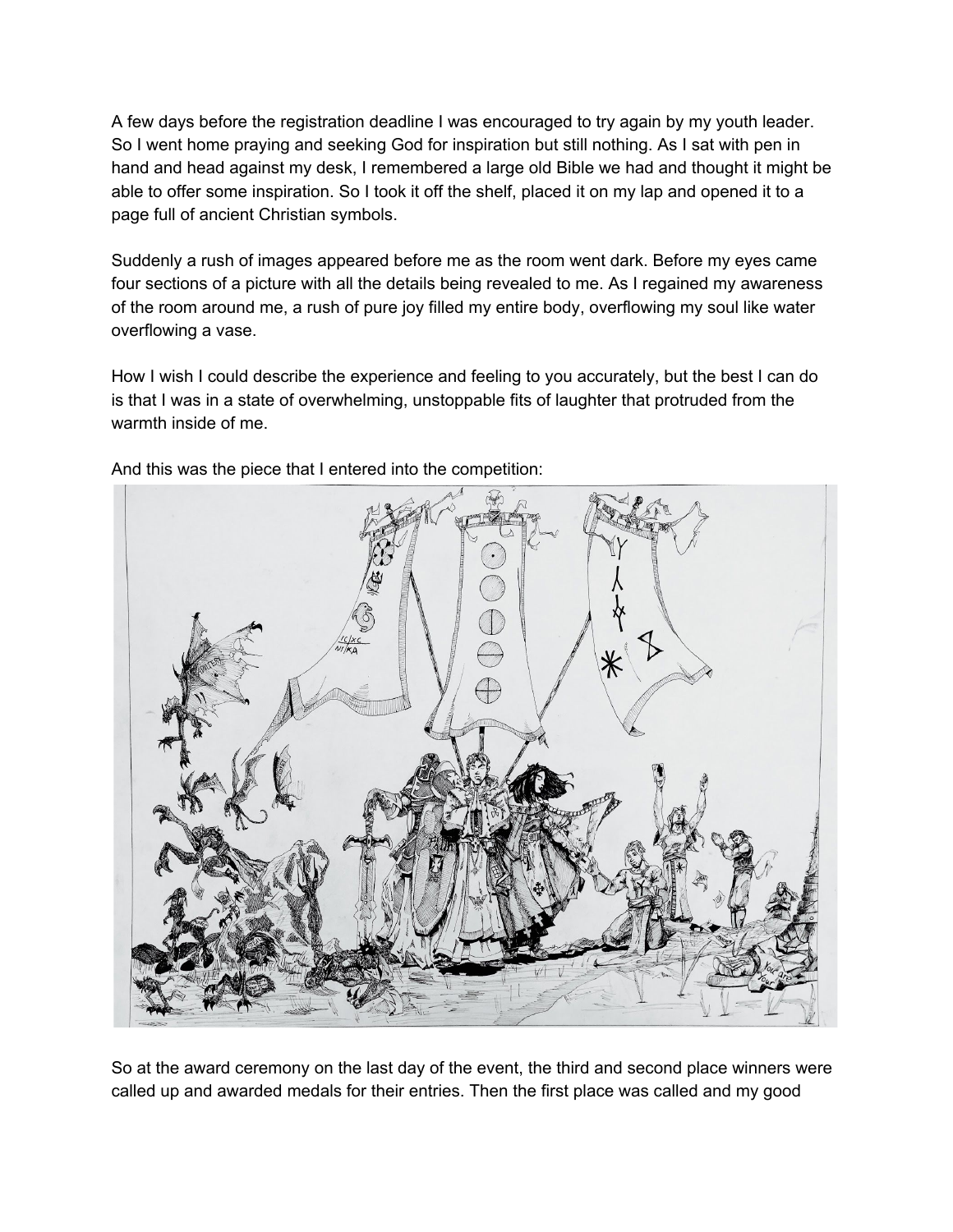friend went up to accept. We all clapped and cheered. I was truly happy for him and always had been impressed with his talent.

But I had to wonder… why?

With such an intense and direct experience from God, why did my piece not place anything? As soon as my confused and prideful questions started scheming in my mind, my name was called to receive the award for "Best in Show".

Looking back, this experience wasn't for me to be the "best" and win recognition. Rather It was God's timing in revealing Himself to me, that He is real and alive. Just as He says so in His Holy Word.

## **Second Story: Audible & Peace**

For this next story as you read, Imagine yourself as the character in the narrative...

It's dark outside, the air around you is quiet and everything is still. You're getting into your vehicle about to leave for work. You sit down and turn the key. The radio startles you as you fumble with the knob to turn down the volume.

The glow from the radio reads 4:00 am.

The air is crisp and cool as you drive down the road. You reminisce over the previous two weeks, the start of your freshman year in college and boy has it been a blast! Every night has been one party after another, no rules, no limits.

Freedom to drink what you want, smoke what you want and the opportunity to lay with whoever you want is all in your grasp.

The sudden squeal of your wheels tests your nerves as you attempt to awaken your drowsiness with some slaps your cheeks as you continue down the highway.

*Soon you start thinking about the day ahead. Finishing your morning route, heading to class, scrimmaging at football practice, getting some food with friends, then going out to another party.*

*Ignoring your heavy eyes you tell yourself, "This is the LIFE!"*

*Suddenly a loud humming noise from the highway alerts you as the tires drift off the edge. You notice that you missed your exit and try to correct the truck. Turning too*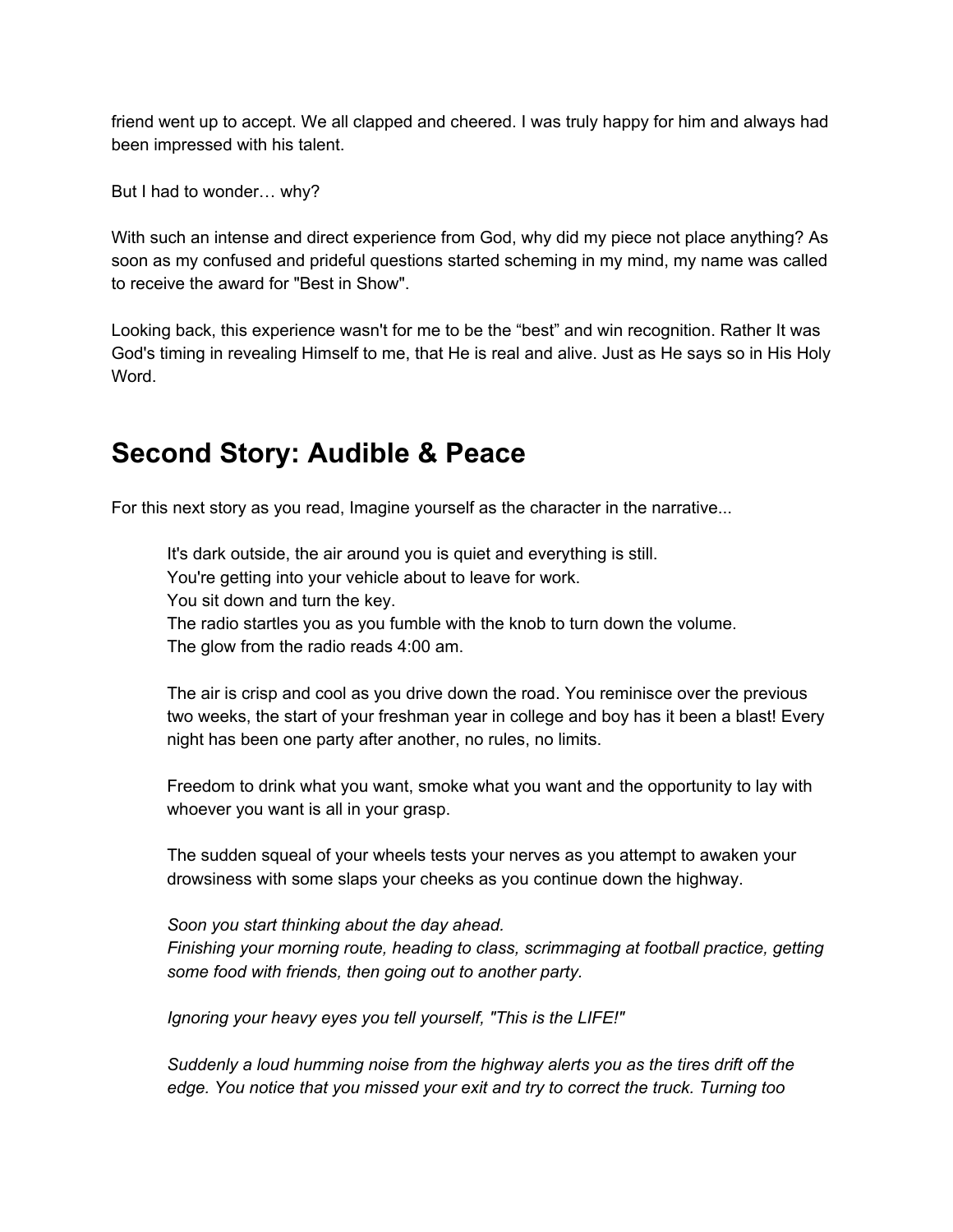*sharp, the loose gravel grabs your tires and your steering wheel locks up flipping your vehicle over.*

*You open your eyes to a feeling of pressure and sharp pain in your chest, you can't breathe. Are you underwater? You panic and struggle to get to the surface as you begin to hear muffled voices surrounding you.*

*Finally bursting through the surface of your unconscious you awake and gasp for air as you find yourself on your back on some grass. Slowly a dim light starts to glow brighter as your sight returns. You see unfamiliar faces standing above you.*

*"Stay still"...*

*"Don't move"...*

*"Help is on the way"...*

*Scared and not understanding who these people are or what they are saying, you try to stand up but a sharp hot blade pierces into your back setting your spine on fire.*

*You scream! Then black out again.*

*This narrative was my own adaptation based on the accounts of what truly happened to my best friend when he wrecked his vehicle. Early one morning, heading to work he rolled his truck three times, was thrown out the window and stretched his spinal cord from the impact, paralyzing him.*

*I entered into a room that day at the ICU seeing him locked down, motionless. Tubes protruding* from his skin, wires fastened to his body. In all the emotion and observing, I was told that he *might not make it through the night because of internal bleeding. So as I left the hospital I started to pray.*

"God let him live… God let him live….God let him live!" Over and over, the same four words fell off my tongue, crying as I drove home.

When I arrived I headed straight upstairs to my room. With the prayer still on my lips, I was suddenly stopped and unable to move at the top step. Then I heard an audible voice tell me;

"He will live."

Who exactly was I this standing above me? Why couldn't I move?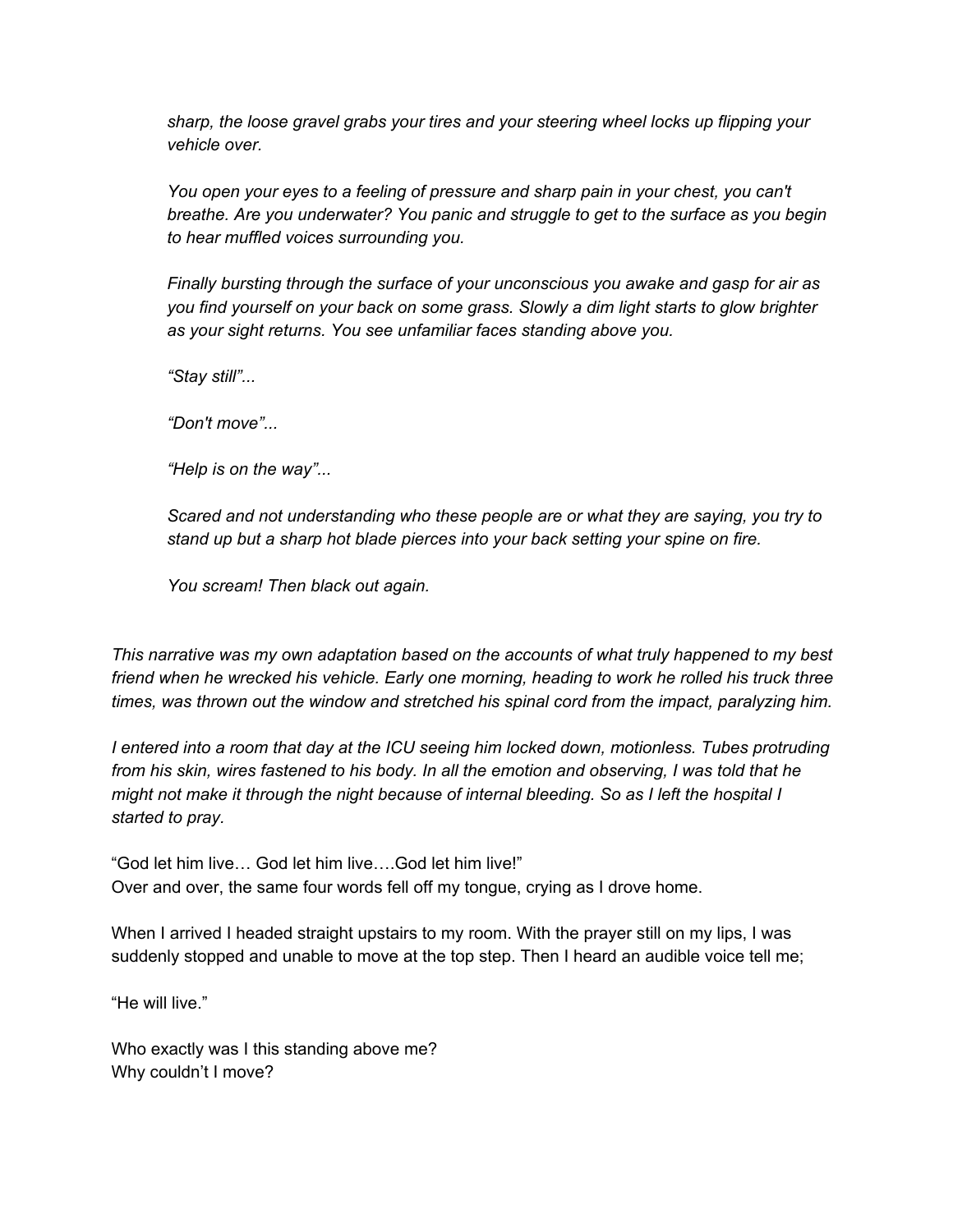The image quickly vanished as soon as it appeared and I felt the rush again like so many years ago, the pure water inside of my body overflowing my soul and instantly filling me with such perfect joy that I couldn't contain my laughter. In a split second, I went from sorrow to joy.

During the next year, my friend and I became roommates. Yes, he lived! His paralysis had moved from his neck down to his lower chest.

During this time, we had many discussions about life. Mostly in his depression, they would consist of complaints, hardships and his desire for peace.

He was very angry and blamed God many times for taking away his perfect life, his life before the accident. He would ask me what I thought, I would always answer with him the same... Jesus is your only way for the peace, but every time that would end the conversation.

A particular night after dinner my friend brought up again that he was tired of his life and just wanted peace. I replied the same as before with Jesus being the only way for that peace. Though this time, unlike before, he followed with a yearning and heartfelt question.

"How do I do that?"

So we talked a bit more as I shared the gospel and believing that Jesus is the Son of the Living God. He said he would think about it more as we said goodbye and I left that night to meet up with my bible study group.

Exactly a week later at the same study group. We were interrupted in the middle of a verse, as my wife-to-be, came into the room. She said that everyone had been looking for me and that my best friend had been killed in car accident.

What? Another accident... and that's it? The last time I saw him we were eating chicken together and now he's gone?

I bent over, buried my face into my hands and asked if we could pray as I began to weep. The voices and sounds around me were all muffled. My thoughts and emotions were a mess but a certain verse that we just read out loud kept standing out in my mind.

It was an odd verse that I didn't recognize ever hearing before.

"Why do you cry for those already in heaven?"

So I asked the group if we could read again that verse from a few moments ago. I told them what I heard but my friend who was reading said; she didn't read anything similar to it.

So I started searching for it, determined to find it in my confused frustration.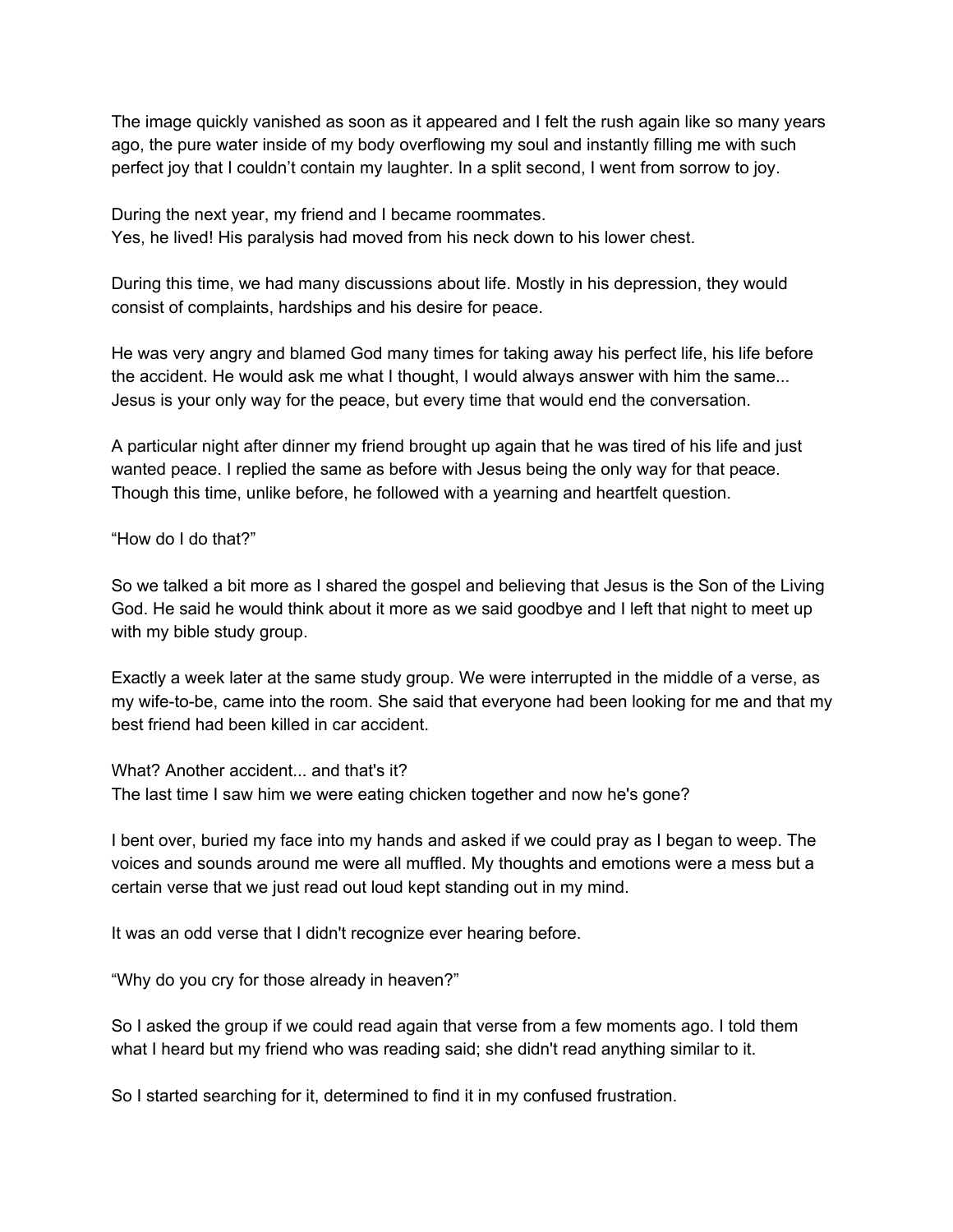Page after page, nothing remotely close to what I heard was in the chapter we had just read. Then the leader of the study told me that what I heard was meant for me alone.

God lovingly was letting me know that my best friend was safe with Him, that he was finally at peace!

# **Third Story: Eyes of Purifying Fire**

## 1 John 4:18 (HCSB)

There is no fear in love; instead, perfect love drives out fear, because fear involves punishment. So the one who fears has not reached perfection in love.

## Is love perfected in you?

Are you able to drive out your fear, or do you live in torment? Are you afraid to speak up, to confess, to share with other believers? Does your shame, regret, or heartache continually punish you with worry that someone might find out your secret?

I have had a lot of shame in my life but it was safe by keeping it under control, behind my wall. Or so I thought I had control.

For the longest time, I didn't think of it as a big deal, but the wall started stacking up. Higher and higher from all the excuses and lies to keep feeding my denial, to justify my actions, to fill my needs. The worst part was when others would complement and encourage my wall. It then built a reputation I had to uphold, it was now defining who I was. So I would bury any hurt and just continue to add to my wall. All the while smiling and saying everything is ok.

It came to a breaking point though when the Spirit started tearing down my wall. God allowed this wall of control and pride to fall on me, but the whole time He never left my side.

One day, the weight had built up so much that I had to confess what I was hiding to the person closest to me… I had to tell my wife… actually, I was being forced to confess to her! I didn't want to for the fear of my shame being revealed, for what she might say and do. For the hurt, I knew it would cause.

## I was betraying her,

each and everyday betraying her with lies and scheming for my own self-pleasure. The more I put it off, the more pieces from the wall were laid on my shoulders. It was getting hard to breath, hard to talk, hard to think. Finally one night I told her…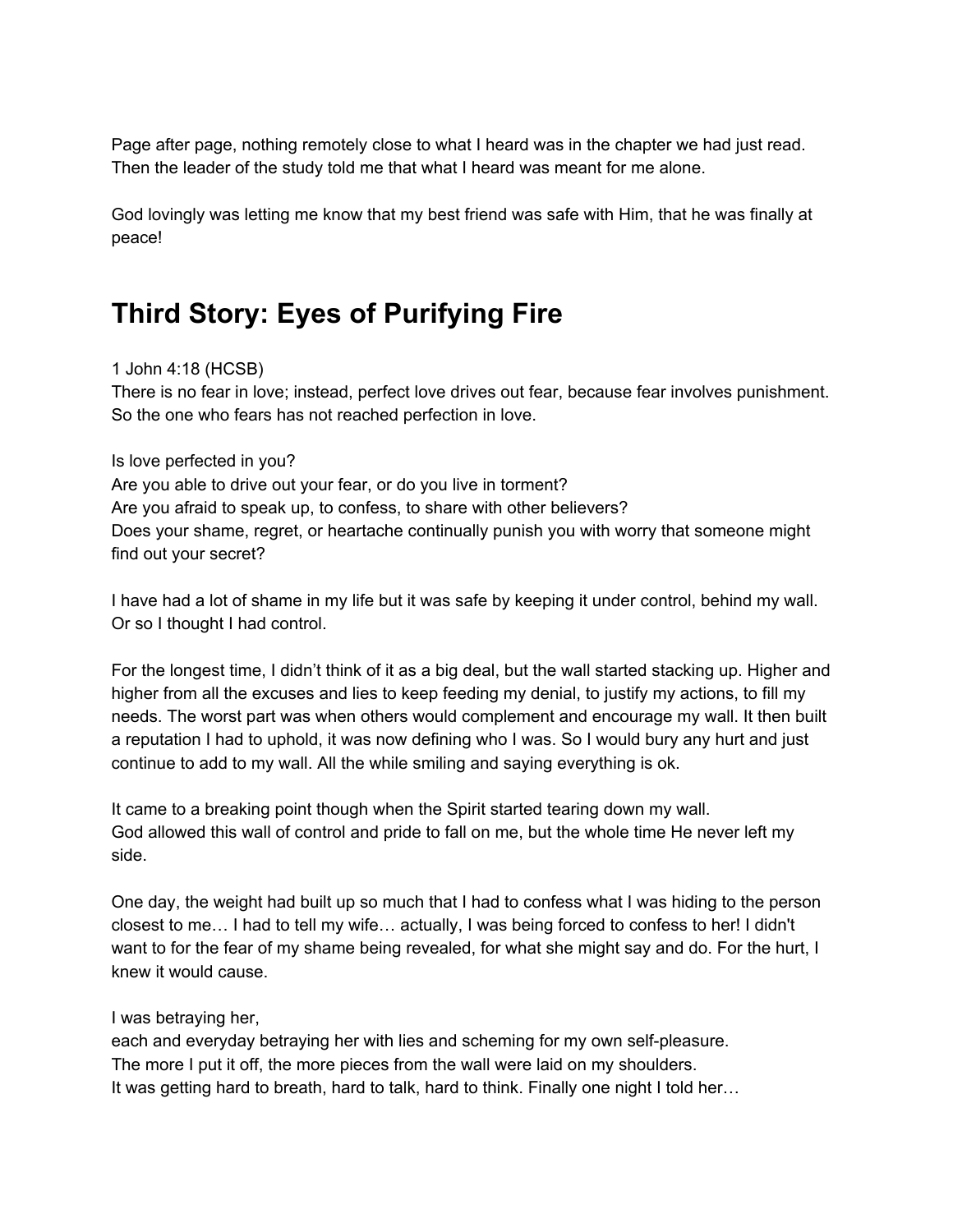## "Elizabeth...

I have been struggling with pornography."

Within the church, we have a big issue with this problem, but I believe this is just scratching the surface of the true, deeper issue inside of us all.

- 70% of Christians admitted to struggling with porn in their daily lives. From a non-scientific poll taken by XXXChurch, as reported by CNN.
- 50% of all Christian men and 20% of all Christian women are addicted to pornography. 60% of the women who answered the survey admitted to having significant struggles with lust; 40% admitted to being involved in sexual sin in the past year; and 20% of the church-going female participants struggle with looking at pornography on an ongoing basis. From the results of a ChristiaNet poll reported by Marketwire.com
- 34 percent of female readers of Today's Christian Woman's online newsletter admitted to intentionally accessing Internet porn in a recent poll.

It's not just a "guy" thing! The rate of addiction to porn is rising at a faster rate for women than it had for men in comparison to past studies.

- The National Coalition to Protect Children and Families surveyed 5 Christian Campuses to see how the next generation of believers were doing with sexual purity: 48% of males admitted to current porn use 68% of males said they intentionally viewed a sexually explicit site at the school
- Pastors.com website conducted a survey on porn use of 1351 pastors: 54% of the pastors had viewed Internet pornography within the last year, and 30% of these had visited within the last 30 days.
- In a survey of over 500 Christian men at a men's retreat, over 90% admitted that they were feeling disconnected from God because lust, porn, or fantasy had gained a foothold in their lives.

This has been a stronghold in my life and it started around the age of 10.

At that time a bunch of my friends in the neighborhood would always play down the street from the local library which was connected to a huge grass park where we would play football, climb trees and go on adventures in the spillways.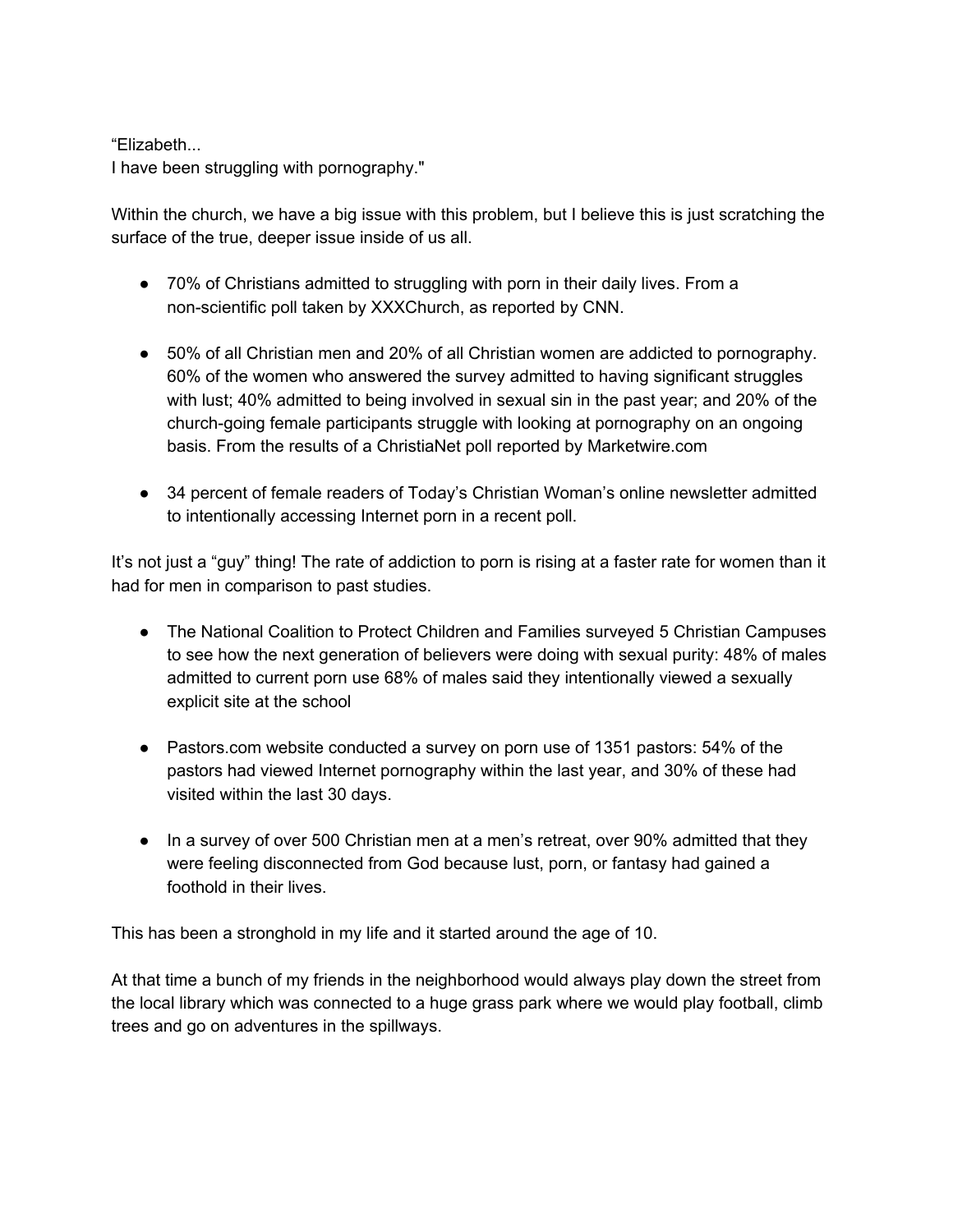Walking under the streets, in giant rectangular cement caves, we would crawl up into the round metal spillways pretending to be ninja turtles. One day though as we were going up into one of those pitch black holes, we found something.

Gathered around in a huddle, feet soaking wet from the shallow running water. We started going through this magazine we found, slowly, page by page. Viewing the images of a lady fully naked, doing things our young minds were never meant to see.

We decided to hide it rather than put it back, to "help" the one who originally hid it in the first place. So down alongside the creek, we hid the magazine under a bunch of reeds and leaves. Then we all in unison decided we better go home.

On our way back to our neighborhood, we joked and talked about the magazine. So many images and questions were racing through our minds. Returning to our block we each started giving excuses to split ways and go home.

When I entered my house from the back door, I went through the kitchen, through the living room and right back out the front door. Quickly walking down a parallel street and taking a narrow road back down to the creek. Back to where we hid the magazine.

Kneeling down in my muddy soaked jeans, I started to remove the leaves and sticks hiding the mysterious treasure. I couldn't find it though! One of my friends already went back and grabbed it before me.

Just a bunch of boys ranging from 6 - 10 years old, and from what we saw we all started scheming and planning in our young minds to get that magazine for ourselves.

This and other stories in my life I shared with Elizabeth as she wept from feelings of rejection and betrayal. Comparing herself to the lies this world deems as sexy and attractive. This whole time of sharing I continued to try my best to comfort, reassure, and ask for forgiveness from her.

There was something else very present as we talked and cried together. Another experience inside me was going on at the same time. The eyes of Christ were aflame with His refining fire inside my body, I was burning up.

I was nervous beyond measure confessing this all to Elizabeth, but this heat I was experiencing was different, I had never felt it to this extreme before. It was similar to the times I experienced the pure overwhelming joy, but this time it was fire overflowing in me. In addition, there was another vision stuck in front of me.

It was His eyes! His eyes full of flames gazing through me, deep into my soul.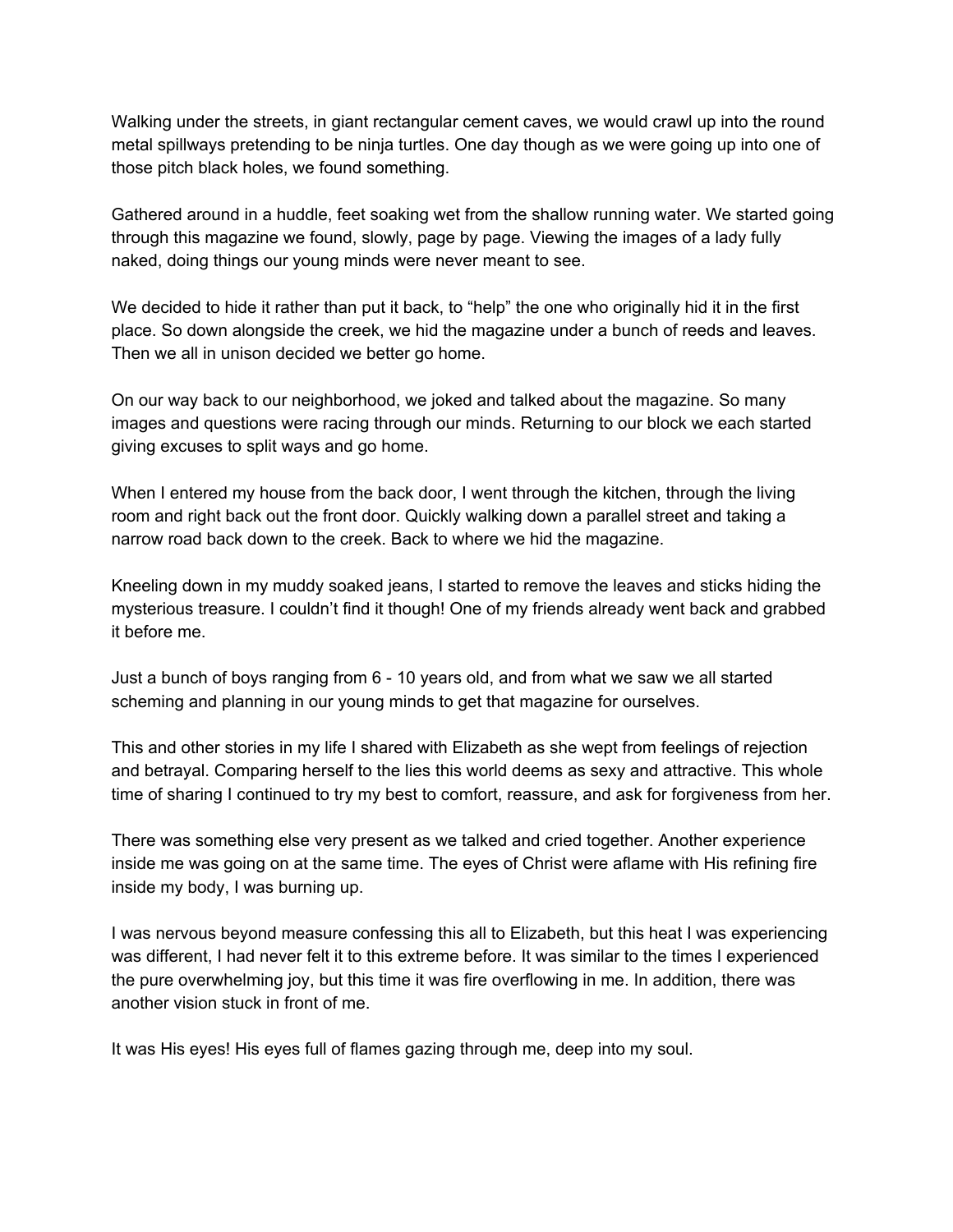This experience reminds me of [Revelation](https://www.blueletterbible.org/hcsb/rev/19/12/s_1186012) 19:12, where scripture refers to the fiery eyes of Christ and their awesome power.

I was being cleansed, renewed in the kiln of Christ. Desire, shame, selfishness, my will was burning away.

I was free!

The next week after that night and the intense experience, Elizabeth told me some exciting news, we were pregnant with our first child.

Knowing God and His Son is a never ending relationship, a continual walk He brings us through in sanctifying us. It doesn't reach a pinnacle or a goal of perfection in this lifetime.

Again I would slowly become blind in my own pride and actually forget these events.

## **God's Calling for Me: A Message for His beloved**

Whether you believe my experiences of the Holy Spirit or not. Whatever your views are of the Trinity and the interactions the Holy Ghost has or does not have with us today. Please do not take my testimony and hold me up. Rather, always trust, believe and lift up God's testimony! I am just a man. I had no special prayer or any tradition to receive these experiences. It is all for God's glory and His path He has me on. I am just trying my best to be obedient.

## 1 John 5: 9-11 [\(HCSB\)](https://www.blueletterbible.org/hcsb/1jo/5/9/s_1164009)

9 If we accept the testimony of men, God's testimony is greater, because it is God's testimony that He has given about His Son.

10 (The one who believes in the Son of God has this testimony within him. The one who does not believe God has made Him a liar, because he has not believed in the testimony God has given about His Son.)

11 And this is the testimony: God has given us eternal life, and this life is in His Son.

12 The one who has the Son has life. The one who doesn't have the Son of God does not have life.

Let me now share the life I have and the compassion God has been growing in me.

2013, my wife and I have now four children and have been living in Georgia for a little over 6 years. Business was going good, our company's culture, intentionality, and development were growing. Unknowing to us though, the upcoming year would bring challenges of fully trusting and resting in God.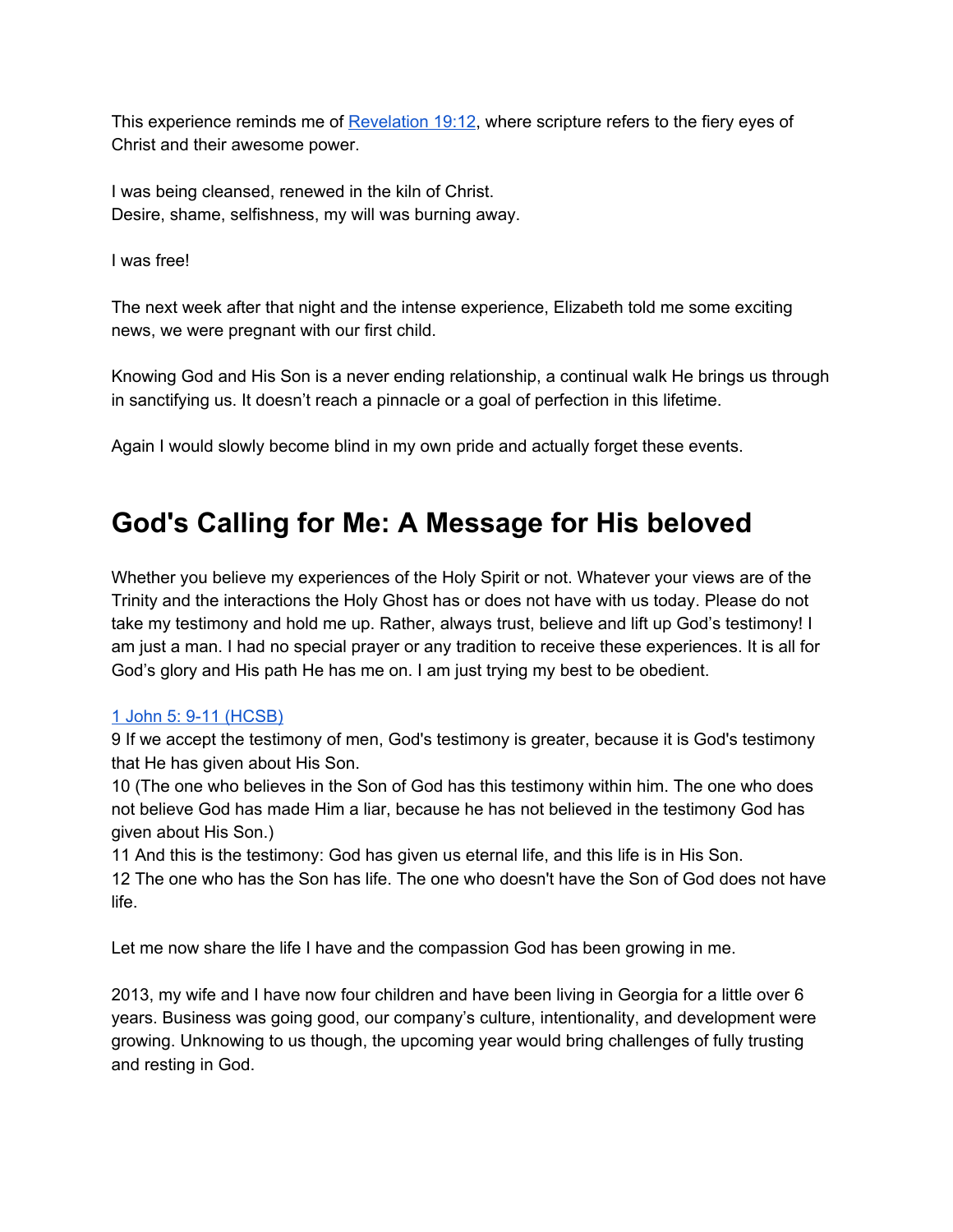This seventh year of business was being shown to us that the whole company would be going through a Sabbath Year.

During the summer of this Sabbath year, God started opening my eyes to what I had been blind to in my life. He first started by revealing that I was stealing from Him. As I heard a message preached out of the book of Malachi, specifically in chapter 3:8. It was brought into a conversation with God.

The Spirit moving in me said, "Will a man rob God? Yet you have robbed Me!"

But I asked back, 'In what way have I robbed You Lord?'

And He told me, "In tithes and offerings."

All my control came to mind of how I was determining what to do with our tithe. After confessing and surrendering my thieving heart, I was led into a 2 week fast. I had my own idea for this fast but God humbled me and revealed His plan. He told me where I had been blinded towards Him. He showed me I was sick and that I had forgotten my first Love.

My shallow questions and desires that I was bringing before Him faded away as He transitioned my focus to a simplistic time of being with the Bridegroom Mark [2:18-20](https://www.blueletterbible.org/hcsb/mar/2/18/s_959018).

On the last day of this fast, God revealed to me a change that I was not comfortable with. He wanted me to share my stories with other believers.

He wanted me to testify a message that He was revealing in my own heart.

On the last day of the fast, the Lord revealed to me the following scriptures.

## Mark [7:6-23](https://www.blueletterbible.org/nlt/mar/7/6/s_964006) (NLT)

6 Jesus replied, "You hypocrites! Isaiah was right when he prophesied about you, for he wrote, 'These people honor me with their lips, but their hearts are far from me. 7 Their worship is a farce, for they teach man-made ideas as commands from God. 8 For you ignore God's law and substitute your own tradition." 9 Then he said,

"You **skillfully sidestep God's law** in order to hold on to **your own tradition**. 10 For instance, Moses gave you this law from God: 'Honor your father and mother, and 'Anyone who speaks disrespectfully of father or mother must be put to death.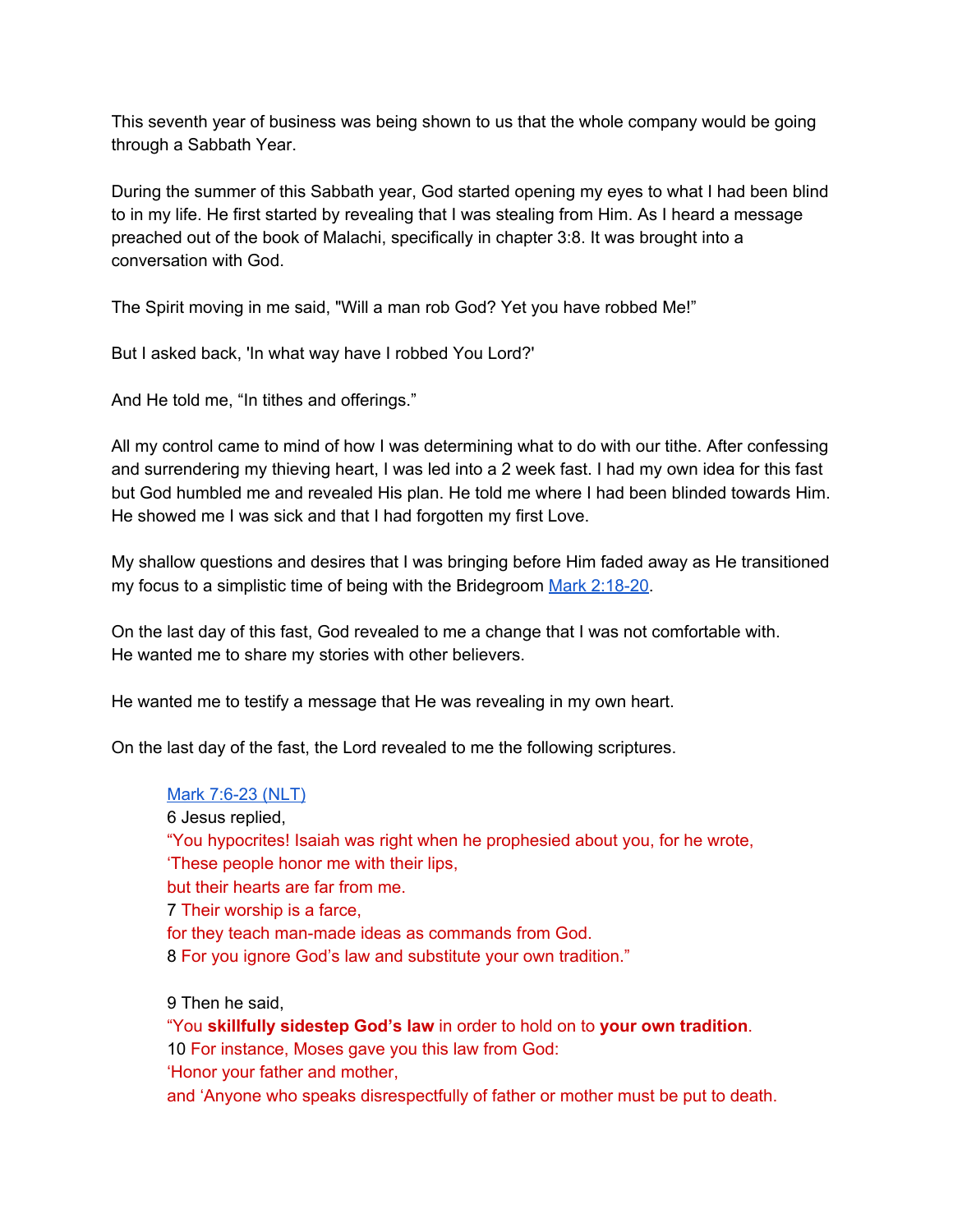11 But you say it is all right for people to say to their parents, 'Sorry, I can't help you. For I have vowed to give to God what I would have given to you.' 12 In this way, you let them disregard their needy parents. 13 And so you cancel the **word of God** in order to hand down **your own tradition**. And this is only one example among many others." 14 Then Jesus called to the crowd to come and hear. "All of you listen," he said, "and try to understand. 15 It's not what goes into your body that defiles you;

you are defiled by what comes from your heart."

16 (NLT omits, [HCSB](https://www.blueletterbible.org/hcsb/mar/7/16/s_964016) has) [If anyone has ears to hear, he should listen! ]"

17 Then Jesus went into a house to get away from the crowd, and his disciples asked him what he meant by the parable he had just used.

18 "Don't you understand either?" he asked. "Can't you see that the food you put into your body cannot defile you?

19 Food doesn't go into your heart, but only passes through the stomach and then goes into the sewer."

 And then he added, "It is what comes from inside that defiles you. For from within, out of a person's heart, come evil thoughts, sexual immorality, theft, murder, adultery, greed, wickedness, deceit, lustful desires, envy, slander, pride, and foolishness All these vile things come from within; they are what defile you."

Wow… I was being shown and convicted of my hypocrisy, placing my ways before God's ways and before His grace! I started to groan as I thought of the hurt I was causing to others, myself, and to God.

He then brought me to more scripture:

Revelation [3:14-22\(NKJV\)](https://www.blueletterbible.org/nkjv/rev/3/14/s_1170014)

(For this reading, let's place "America" in the location of "Laodicea" to help us relate better)

14 "Write to the angel of the church in-[Laodicea:](https://en.wikipedia.org/wiki/Laodicea_on_the_Lycus#History) "America"

"The Amen, the faithful and true Witness, the Originator of God's creation says:

15 I know your works,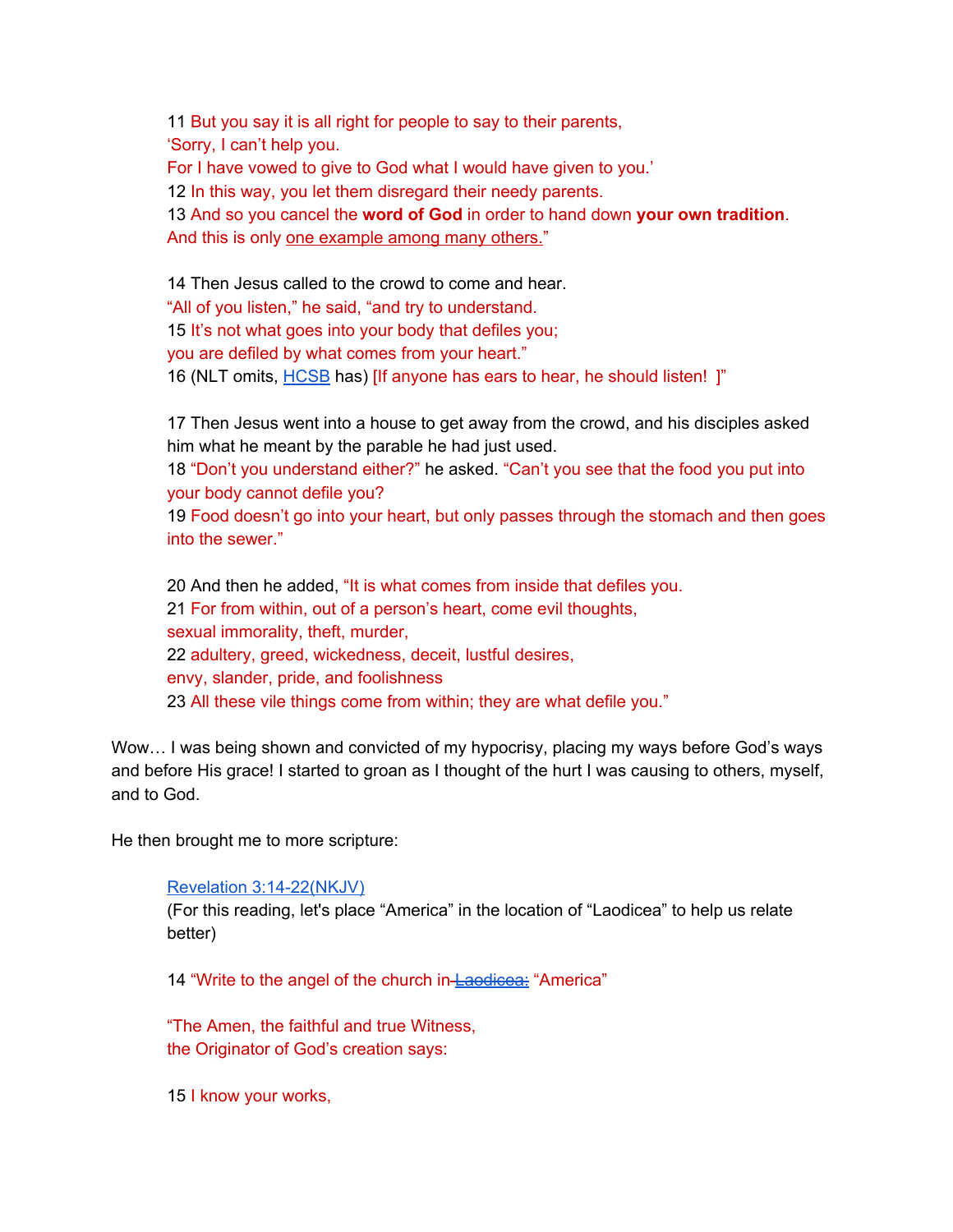that you are neither cold nor hot. I wish that you were cold or hot.

16 So, because you are lukewarm, and neither hot nor cold, I am going to vomit you out of My mouth.

17 Because you say, 'I'm rich; I have become wealthy and need nothing,' and you don't know that you are wretched, pitiful, poor, blind, and naked,

Pulling my eyes away from my Bible, I confessed… I was wretched, pitiful, poor, blind, and naked. I was prideful and had forgotten my first Love.

> 18 I advise you to buy from Me gold refined in the fire so that you may be rich, white clothes so that you may be dressed and your shameful nakedness not be exposed, and ointment to spread on your eyes so that you may see.

19 As many as I love, I rebuke and discipline. So be committed and repent.

20 Listen! I stand at the door and knock. If anyone hears My voice and opens the door, I will come in to him and have dinner with him, and he with Me. 21 The victor: I will give him the right to sit with Me on My throne, just as I also won the victory and sat down with My Father on His throne.

22 "Anyone who has an ear should listen to what the Spirit says to the churches."."

I was shown that I was desensitized and judgemental. I was shown by the Spirit where I was blind to the truth. Christ revealed that I was lukewarm and about to be vomited out.

I had forgotten where my satisfaction comes from. I had all my needs and desires conveniently at my fingertips. I had forgotten the provisions of God our Father and truly believed I was **entitled** to any pleasure I so wanted.

I forgot that "He" desires to provide for me. "He" knows and desires the best for me.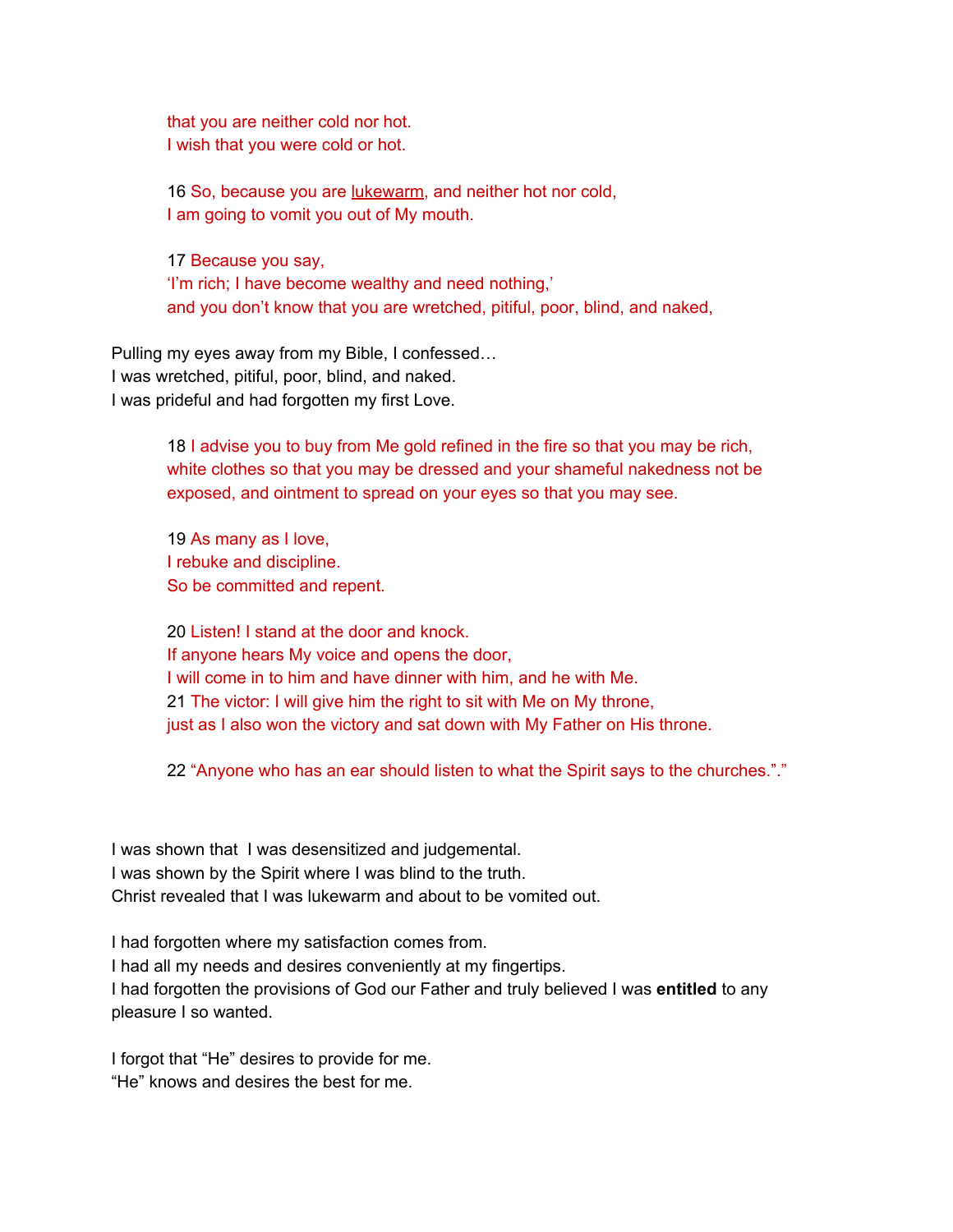I was fooling myself with my own self-deceptions so I could feel good about the works I performed. So I could be in control of my religion! So I could justify and feel secure in the convenience of being "saved".

Who really needs God? Who even is this One True God, This LORD of hosts?

I had made myself, my own god!

## Pro 30:8,9 [\(HCSB\)](https://www.blueletterbible.org/hcsb/pro/30/8/s_658008)

8 Keep falsehood and deceitful words far from me. Give me neither poverty nor wealth; feed me with the food I need. 9 Otherwise, I might have too much and deny You, saying, "Who is the LORD? " or I might have nothing and steal, profaning the name of my God.

This is what I see as the real core issue that we all have...

Who is God?

It's nothing new, we hear messages of this week after week. This same message is reiterated time and again in the Bible. All of our stories are the same, we all repeat it, even the "best" of us.

What do I turn to when I'm hurting, sad, or in distress? Who gets my attention in times of joy and happiness?

Do I turn to God and remember His ways, or do I turn to my own ways so I can build my fame, forgetting God?

Do I trust in the fulfillment of Jesus for life abundantly, or do I trust in my traditions and idols to achieve fleeting satisfactions?

It's either the Straight and Narrow Road or the wide road!

It's either the Spirit or the flesh!

It's either God's way or my way!

Why do we forget our first Love?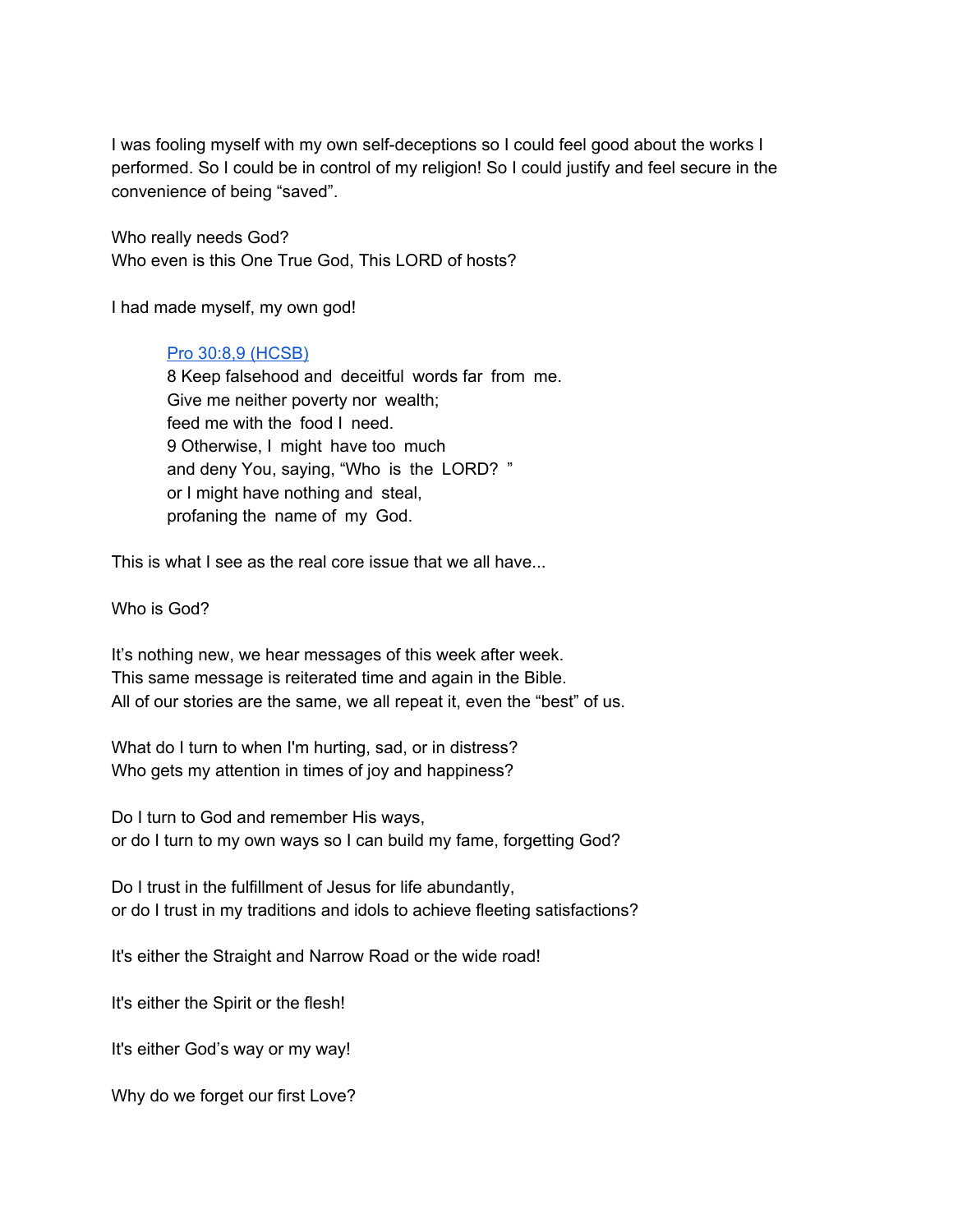How do we forget the good that God does? Where do we end up after forgetting the two above?

# **Forgetting Him?**

To answer those three questions above, let's look into the Holy Word.

## **Satisfaction:**

Let's look at when we are satisfied in God.

## Psalm [22:26\(HCSB\)](https://www.blueletterbible.org/hcsb/psa/22/26/s_500026)

The humble will eat and be satisfied; those who seek the LORD will praise Him. May your hearts live forever!

Now let's look at being satisfied in the world.

## Proverbs [27:20\(HCSB\)](https://www.blueletterbible.org/nkjv/pro/27/20/s_655020)

Sheol(the grave) and Abaddon(destruction) are never satisfied, and people's eyes are never satisfied.

## [Ecclesiastes](https://www.blueletterbible.org/nkjv/ecc/6/7/s_665007) 6:7(NKJV)

All the labor of man is for his mouth, and yet the soul is not satisfied.

**Pride:**

Let's look at pride next:

#### Pro [16:18\(NKJV\)](https://www.blueletterbible.org/nkjv/pro/16/18/s_644018)

Pride *goes* before destruction, And a haughty spirit before a fall.

## 1 John [2:16\(HCSB\)](https://www.blueletterbible.org/hcsb/1jo/2/16/s_1161016)

For everything that belongs to the world - the lust of the flesh, the lust of the eyes, and the pride in one's lifestyle - is not from the Father, but is from the world.

Pride builds self-righteousness which slowly desensitizes us to the point where we will justify anything to acquire our wants and desires.

## **Forgetfulness:**

We have these warnings not to forget: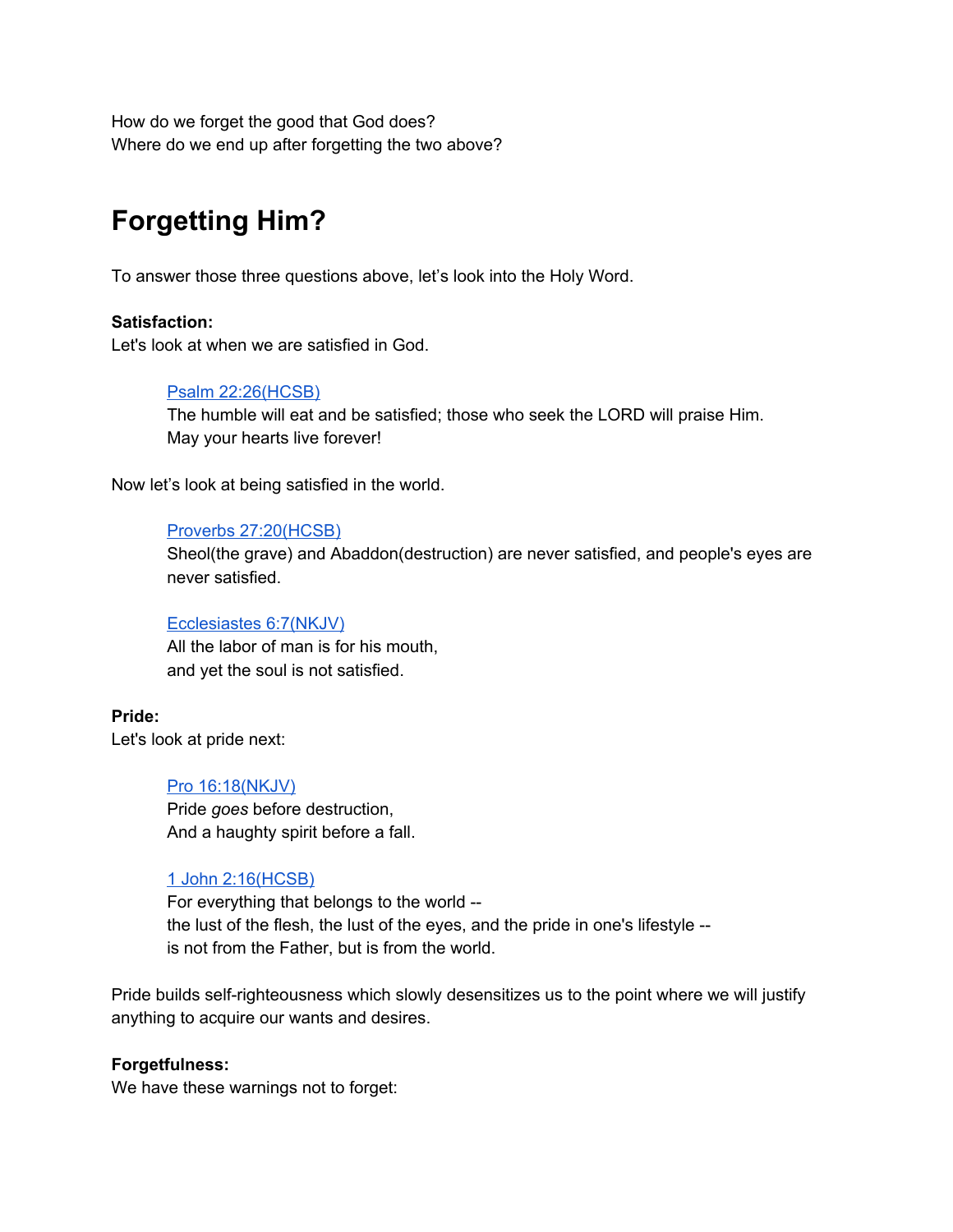## [Deuteronomy](https://www.blueletterbible.org/hcsb/deu/8/14/s_161014) 8:14(HCSB)

be careful that your heart doesn't become proud and you forget the LORD your God who brought you out of the land of Egypt, out of the place of slavery.

## Psalm [103:2\(HCSB\)](https://www.blueletterbible.org/hcsb/psa/103/2/s_581002)

My soul, praise the LORD, and do not forget all His benefits.

## **Now let's tie all three together, a foretelling of mankind throughout history.**

## Hosea [13:4-6\(NKJV\)](https://www.blueletterbible.org/nkjv/hos/13/4/s_875004)

4 I have been Yahweh your God ever since the land of Egypt; you know no God but Me, and no Savior exists besides Me. 5 I knew(fed) you in the wilderness, in the land of drought(need). 6 When they had pasture, they **became satisfied**; they were satisfied, and their **hearts became proud**. Therefore they **forgot Me**.

When Israel was all moved into the Promised Land, they had all their towns, homes, farms, and vineyards already built and flourishing from the previous nations that lived there. Within three generations they had forgotten the LORD their God. All their needs were in abundance and it fed their pride. Which made them unaware of where it all truly came from.

## **Satisfaction** leads to **> Pride** leads to **> Forgetfulness**

Q: Why do we forget our first Love? A: We are impatient and want satisfaction now, our way.

Q: How do we forget the good that God does?

A: Living in the pride that grows from that impatient satisfaction.

Q: Where do we end up after experiencing satisfaction and pride? A: We end up In a lifestyle of forgetfulness.

When we become prideful from satisfaction, we forget our origins. Pride builds upon itself from each opportunity to satisfy our desires. When our flesh or spirit has an opportunity to become satisfied, we enter into battle. Either our pride wins feeding our self-preservation, or our spirit wins feeding our self-control allowing our soul to remember Yahweh in thankfulness and praise.

Repeated self-preservation results in numbness and blindness,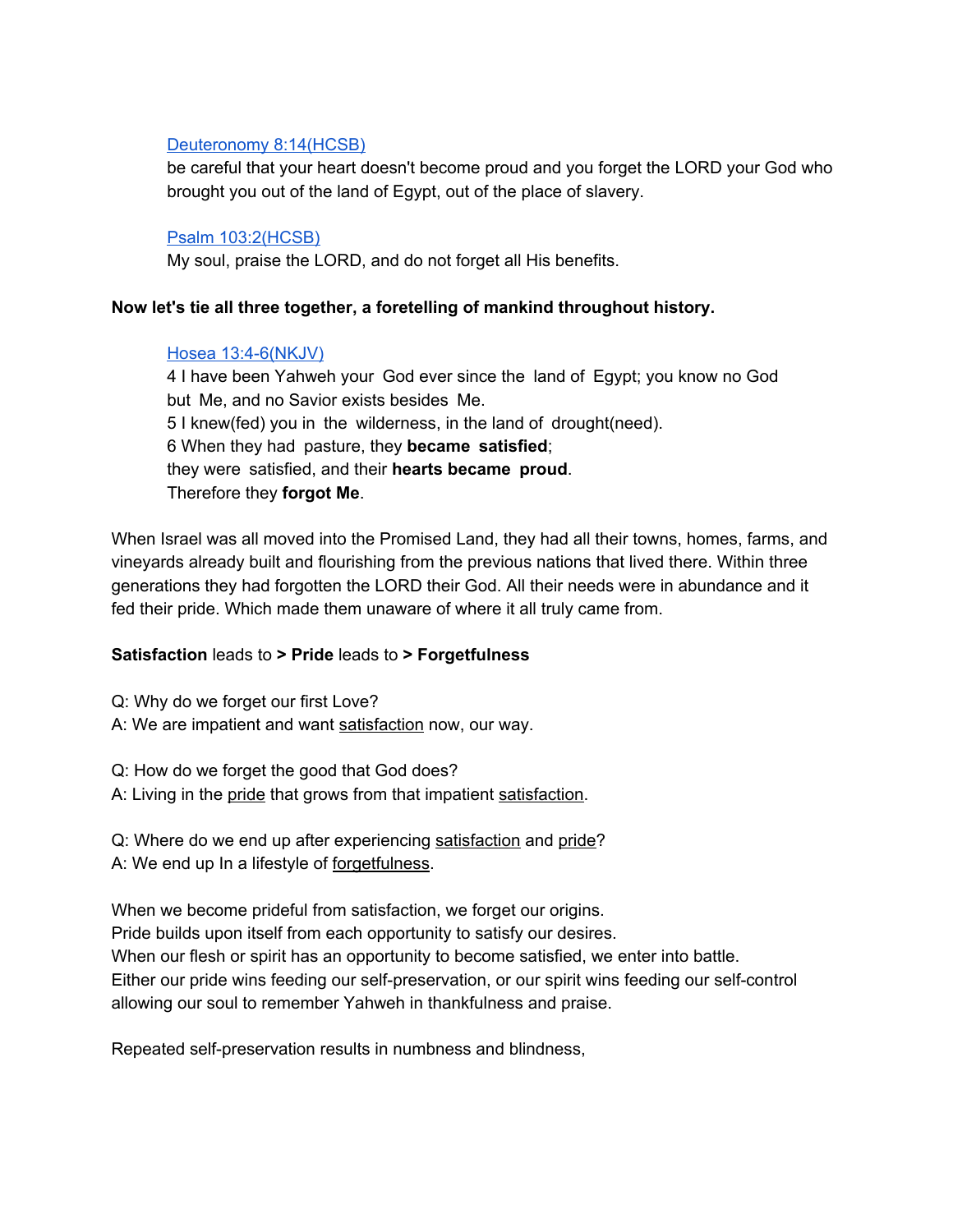popularly coined as, "the slow fade". The danger is we get to the point where our pride will justify anything just to feed our self-preservation. This is the fall… the lie that comes from our heart saying:

You have earned "it"… You deserve "it"… You have the power to control "it"... So we believe the lie and act upon the temptation leading to sin.

# **Return to Him?**

So how do we return to our first Love? How do we even know there is an issue we need to address? If we are already saved, does it even make sense to return to Him?

Eternal life is knowing and being known by God, it is a relationship we enter into when we believe that Jesus(Yeshua Hamashiach) is God's Son! As in any relationship when trust is broken it has to be earned back. Below are the stages God brought me through, and in doing so I also saw the same process repeated over and over in the Bible.

## **1. First, God draws us back, not of ourselves so no one can boast.**

[1John](https://www.blueletterbible.org/nkjv/1jo/4/19/s_1163019) 4:19 We love Him because He first loved us.

## **2. Remember the Lord your God, read, listen, and pray.**

Remember The Lord's mighty works and His ways. Remember what He has done in your life.

#### Psalm 143:5 [\(HCSB\)](https://www.blueletterbible.org/hcsb/psa/143/5/s_621005)

I remember the days of old; I meditate on all You have done; I reflect on the work of Your hands.

#### Isa 53:5-7 [\(HCSB\)](https://www.blueletterbible.org/hcsb/isa/53/5/s_732005)

5 But He was pierced because of our transgressions, crushed because of our iniquities; punishment for our peace was on Him, and we are healed by His wounds. 6 We all went astray like sheep; we all have turned to our own way;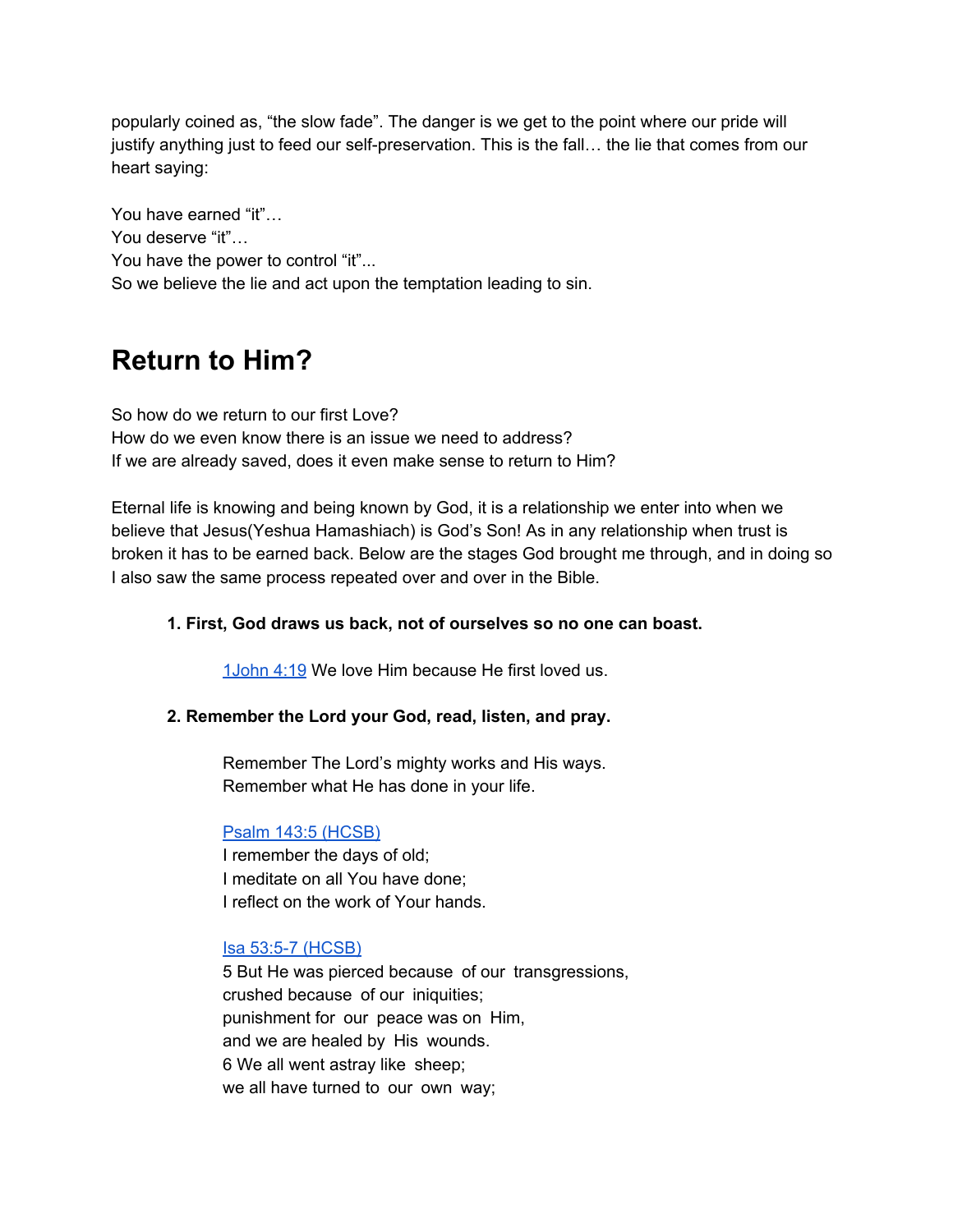and the LORD has punished Him(Jesus) for the iniquity of us all. 7 He was oppressed and afflicted, yet He did not open His mouth. Like a lamb led to the slaughter and like a sheep silent before her shearers, He did not open His mouth.

## **3. Reconciliation**

God brings us the gift of repentance so that we can repent.

#### Luke 5:32 [\(NKJV\)](https://www.blueletterbible.org/nkjv/luk/5/32/s_978032)

"I have not come to call the righteous, but sinners, to repentance."

#### Acts 5:31 [\(NKJV\)](https://www.blueletterbible.org/nkjv/act/5/31/s_1023031)

"Him God has exalted to His right hand to be Prince and Savior, to give repentance to Israel and forgiveness of sins.

#### Acts 11:18 [\(NKJV\)](https://www.blueletterbible.org/nkjv/act/11/18/s_1029018)

When they heard these things they became silent; and they glorified God, saying, "Then God has also granted to the Gentiles repentance to life."

When a relationship has a break in trust, we have to:

- **1) Ask** Become aware of the trespass by **asking** of the violation.
	- Read the Bible
	- Ask and seek Him in prayer
	- Listen to others who share testimonies and teach messages

When you read or hear the Holy Word, do any trespasses or sins in your lifestyle and traditions come to mind? If not, then ask God to reveal what violations you may be blind to.

Whether the sin seems too insignificant or even too big, whether it's something you think you can handle or something you don't want to deal with. Whatever He brings to your mind, right now in this moment. Don't deny it... lean into it. Recognize it for what it is, call it out and surrender it to Him.

## Job [13:23\(HCSB\)](https://www.blueletterbible.org/hcsb/job/13/23/s_449023)

How many iniquities and sins have I committed? Reveal to me my transgression and sin.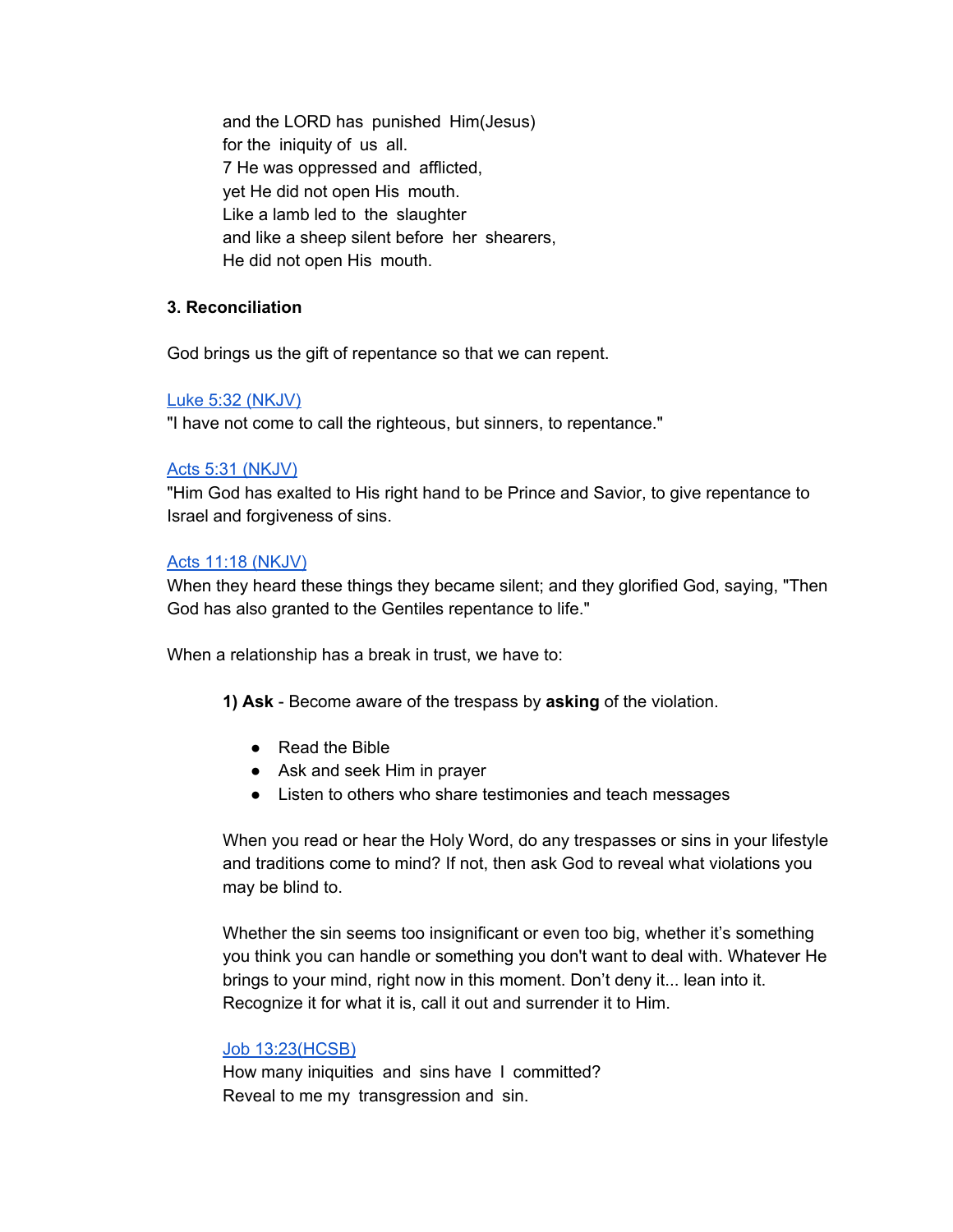#### Psalm [139:23,24\(NKJV\)](https://www.blueletterbible.org/nkjv/psa/139/23/s_617024)

23 Search me, O God, and know my heart; Try me, and know my anxieties; 24 And see if *there is any* wicked way in me, And lead me in the way everlasting.

**2) Humble yourself** - be ready to listen and stay quiet as the Holy Spirit reveals truth and depravity within yourself.

- Don't allow excuses of our culture to deceive you.
- Don't let your feelings guide your spirit into lies and self-deception.
- Don't hold on to men's traditions.

Let go of it all by speaking out loud, seek and recognize God's holiness and power. Remembering your sin for what it is. Lift up the name of Jesus by what He accomplished, because He loves you. Bring yourself low before Him, quiet your voice and mind. Listen to what is being said. Don't get distracted with thinking of a response, that is not listening.

## Proverbs [11:2\(HCSB\)](https://www.blueletterbible.org/hcsb/pro/11/2/s_639002)

When pride comes, disgrace follows, but with humility comes wisdom.

## Matthew [11:28-30](https://www.blueletterbible.org/hcsb/mat/11/29/s_940029) (HCSB)

 "Come to Me, all of you who are weary and burdened, and I will give you rest. All of you, take up My yoke and learn from Me, because I am gentle and humble in heart, and you will find rest for yourselves. For My yoke is easy and My burden is light."

## James 4:6 & 10 [\(HCSB\)](https://www.blueletterbible.org/hcsb/jas/4/6/s_1150006)

6 But He gives greater grace. Therefore He says: God resists the proud, but gives grace to the humble.

&10 Humble yourselves before the Lord, and He will exalt you.

**3) Conviction** - let your heart be burdened by the truth.

Listen to God as His Holy Spirit speaks and reveals the truth about you. Do not reject or bury the discerning of your heart and thoughts.

[Proverbs](https://www.blueletterbible.org/nkjv/pro/20/27/s_648027) 20:27 (NKJV)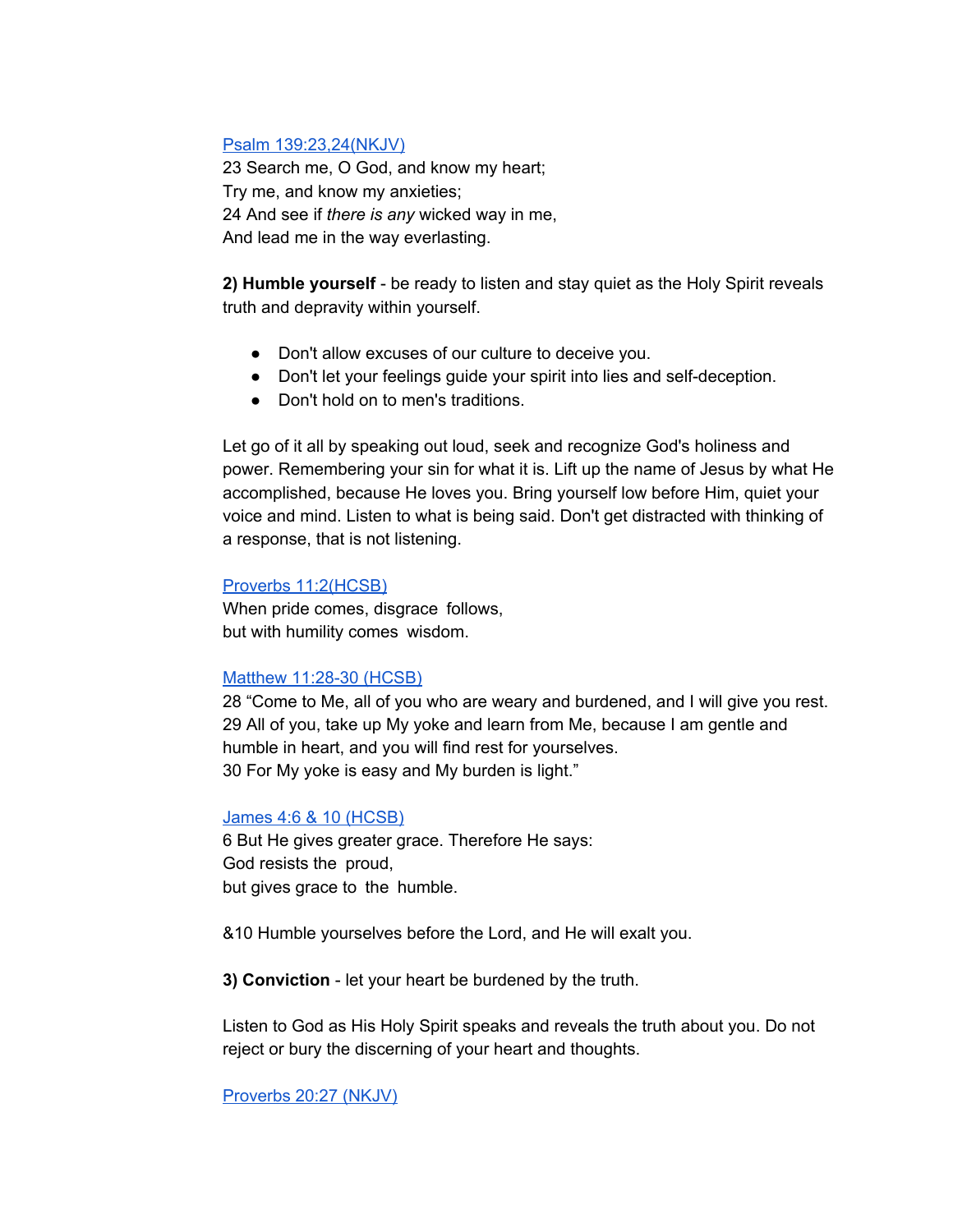The spirit of a man *is* the lamp of the LORD, Searching all the inner depths of his heart.

#### Heb [4:12,13](https://www.blueletterbible.org/nkjv/heb/4/12/s_1137012) (NKJV)

12 For the word of God *is* living and powerful, and sharper than any two-edged sword, piercing even to the division of soul and spirit, and of joints and marrow, and is a discerner of the thoughts and intents of the heart.

13 And there is no creature hidden from His sight, but all things *are* naked and open to the eyes of Him to whom we *must give* account.

**4) Admit** - Confess your trespasses and violations to our Heavenly Father. Find others of the same sex you can trust, confess to them and give them the authority to keep you accountable.

#### Psalm 32:5 [\(NKJV\)](https://www.blueletterbible.org/nkjv/psa/32/5/s_510005)

I acknowledged my sin to You, And my iniquity I have not hidden. I said, "I will confess my transgressions to the LORD," And You forgave the iniquity of my sin. Selah

#### James 5:16 [\(NKJV\)](https://www.blueletterbible.org/nkjv/jas/5/16/s_1151016)

Confess *your* trespasses to one another, and pray for one another, that you may be healed. The effective, fervent prayer of a righteous man avails much.

#### **5) Ask for Forgiveness!**

Because of Jesus's life and resurrection, we have a direct relationship with our Abba Father. We can come to Him not only in asking for forgiveness but also in asking for power.

#### Psalm 51:1-3 [\(NKJV\)](https://www.blueletterbible.org/nkjv/psa/51/1/s_529001)

1 To the Chief Musician. A Psalm of David when Nathan the prophet went to him, after he had gone in to Bathsheba. Have mercy upon me, O God, According to Your lovingkindness; According to the multitude of Your tender mercies, Blot out my transgressions. 2 Wash me thoroughly from my iniquity, And cleanse me from my sin. 3 For I acknowledge my transgressions, And my sin *is* always before me.

#### Acts [5:31\(NKJV\)](https://www.blueletterbible.org/nkjv/act/5/31/s_1023031)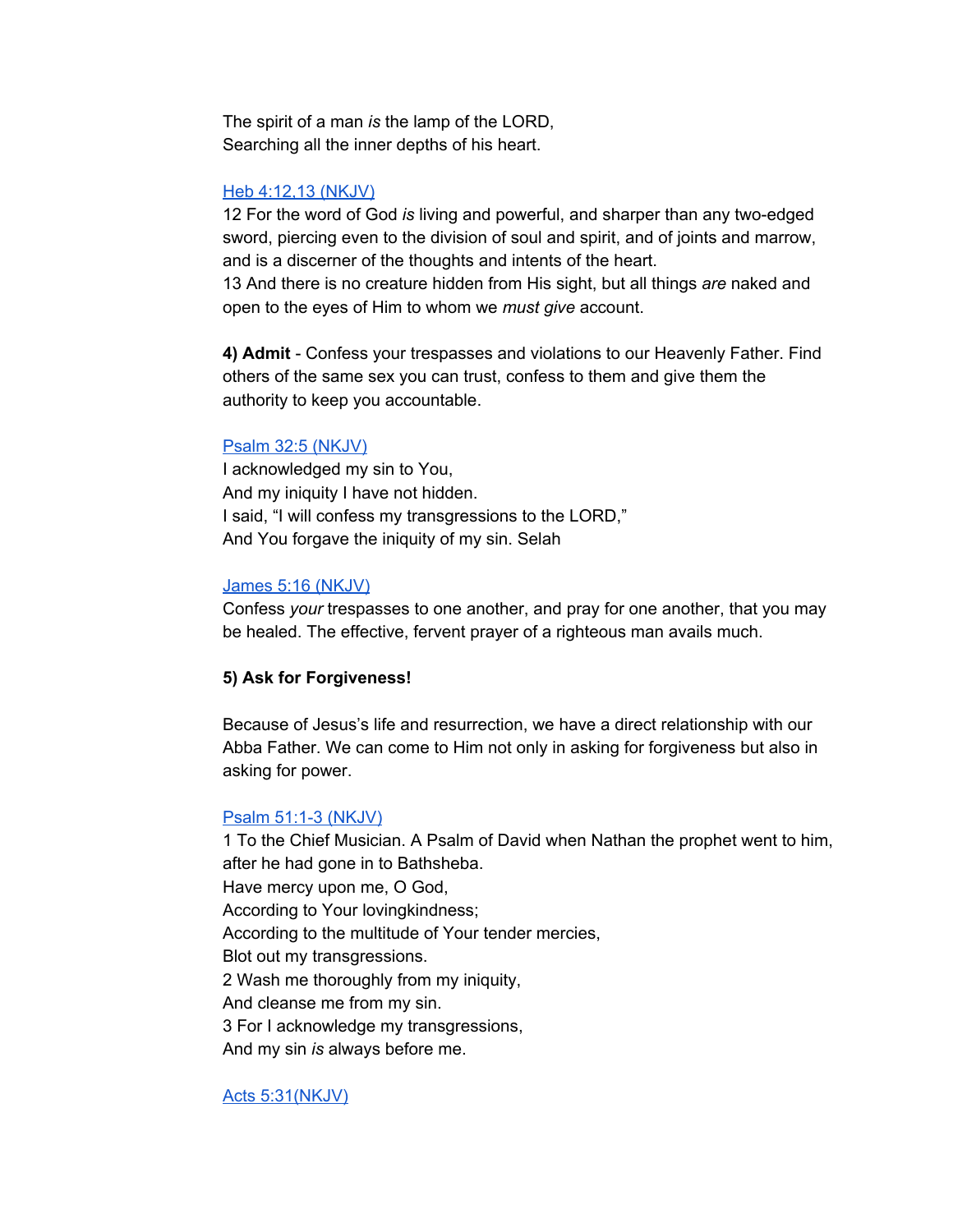"Him God has exalted to His right hand *to be* Prince and Savior, to give repentance to Israel and forgiveness of sins.

## 2 Peter 1:10, 11 [\(NKJV\)](https://www.blueletterbible.org/nkjv/2pe/1/10/s_1157010)

10 Therefore, brethren, be even more diligent to make your call and election sure, for if you do these things you will never stumble;

11 for so an entrance will be supplied to you abundantly into the everlasting kingdom of our Lord and Savior Jesus Christ.

## **a) What is forgiveness?**

Forgiveness is the knowledge of salvation.

Salvation is the protecting of our souls by God through our faith in the resurrection of Christ who conquered the law of sin.

## [Hebrews](https://www.blueletterbible.org/hcsb/heb/5/9/s_1138009) 5:9 (HCSB)

After He was perfected, He became the source of eternal salvation for all who obey Him,

## 1 Peter 1:5 [\(HCSB\)](https://www.blueletterbible.org/hcsb/1pe/1/5/s_1152005)

You are being protected by God's power through faith for a salvation that is ready to be revealed in the last time.

## [Ephesians](https://www.blueletterbible.org/hcsb/eph/1/13/s_1098013) 1:13 (HCSB)

When you heard the message of truth, the gospel of your salvation, and when you believed in Him, you were also sealed with the promised Holy Spirit.

## **6) Accept Forgiveness**

Take the freedom and power available to you from the everlasting kingdom for the shame of sin and for the battle against your flesh.

#### 1 John 1:9 [\(NKJV\)](https://www.blueletterbible.org/nkjv/1jo/1/9/s_1160009)

If we confess our sins, He is faithful and just to forgive us *our* sins and to cleanse us from all unrighteousness.

## 1 John [3:18-21](https://www.blueletterbible.org/hnv/1jo/3/18/s_1162019) (HNV)

18 My little children, let's not love in word only, neither with the tongue only, but in deed and truth.

19 And by this we know that we are of the truth, and persuade our hearts before him,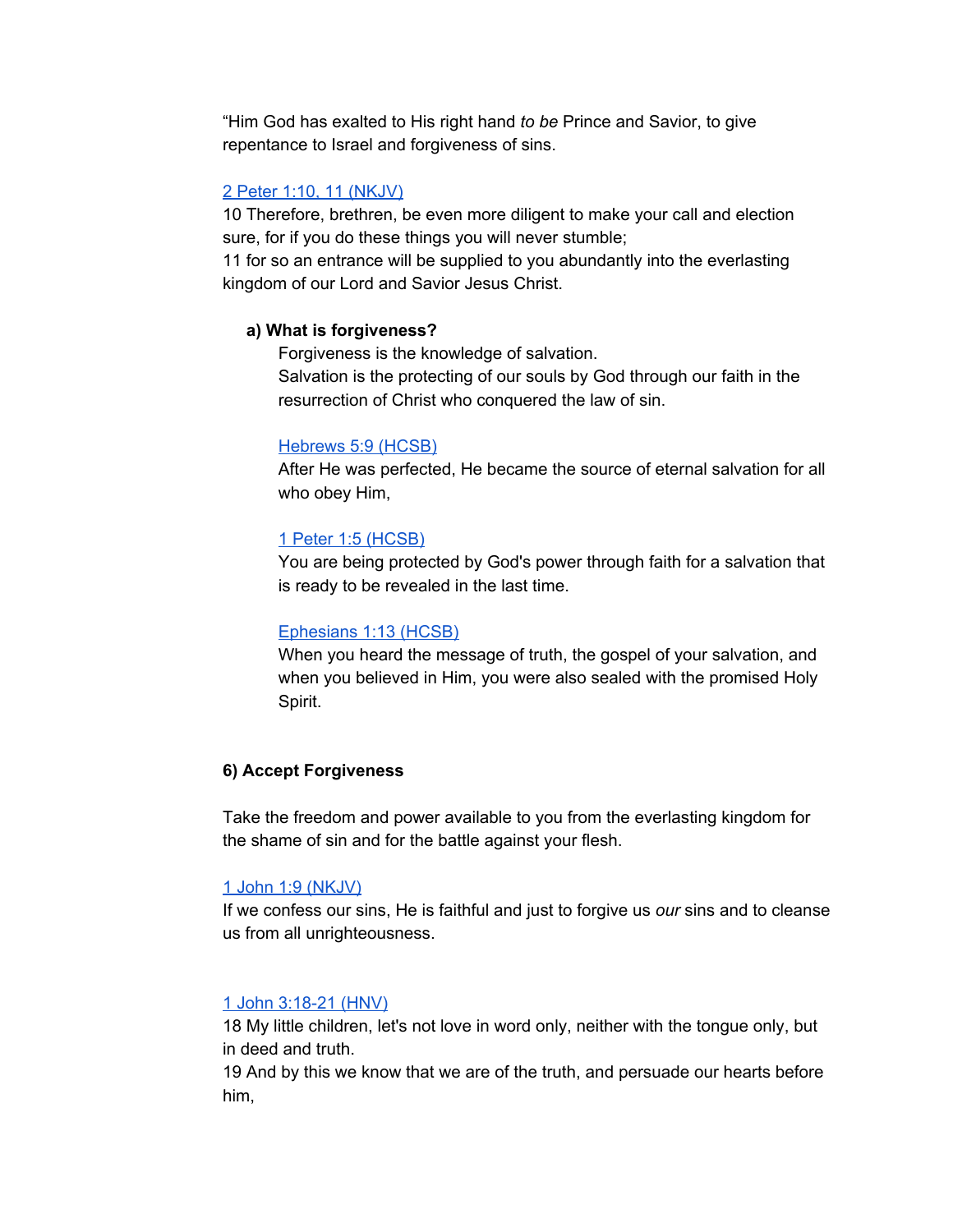20 because if our heart condemns us, God is greater than our heart, and knows all things.

21 Beloved, if our hearts don't condemn us, we have boldness toward God;

#### **7) Adoration -** pour out your love and praise**.**

Poor out admiration and benevolence toward Jesus, Yeshua Messiah. Proclaim Yahweh as the One True God and praise Him above all others. Love your neighbor as you love yourself. Turn away from deception, let go of the control and strongholds you have admitted too.

Remember and glean from what God has done for you in your life. Remember what our mighty Father has done for all of us, for His people; delivering Israel out of Egypt, His mighty works, commandments, and feasts.

Quiet… remember His love and His victory in faith.

#### Psalm [16:11\(HCSB\)](https://www.blueletterbible.org/hcsb/psa/16/11/s_494011)

You reveal the path of life to me; in Your presence is abundant joy; in Your right hand are eternal pleasures.

#### John [1:10-13\(NKJV\)](https://www.blueletterbible.org/nkjv/jhn/1/10/s_998010)

10 He was in the world, and the world was made through Him, and the world did not know Him.

11 He came to His own, and His own did not receive Him.

12 But as many as received Him, to them He gave the right to become children of God, to those who believe in His name:

13 who were born, not of blood, nor of the will of the flesh, nor of the will of man, but of God.

#### John [17:1-3\(NKJV\)](https://www.blueletterbible.org/nkjv/jhn/17/1/s_1014001)

1 Jesus spoke these words, lifted up His eyes to heaven, and said: "Father, the hour has come. Glorify Your Son, that Your Son also may glorify You,

2 "as You have given Him authority over all flesh, that He should give eternal life to as many as You have given Him.

3 "And this is eternal life, that they may know You, the only true God, and Jesus Christ whom You have sent.

#### 1John [5:10-13\(NKJV\)](https://www.blueletterbible.org/nkjv/1jo/5/10/s_1164010)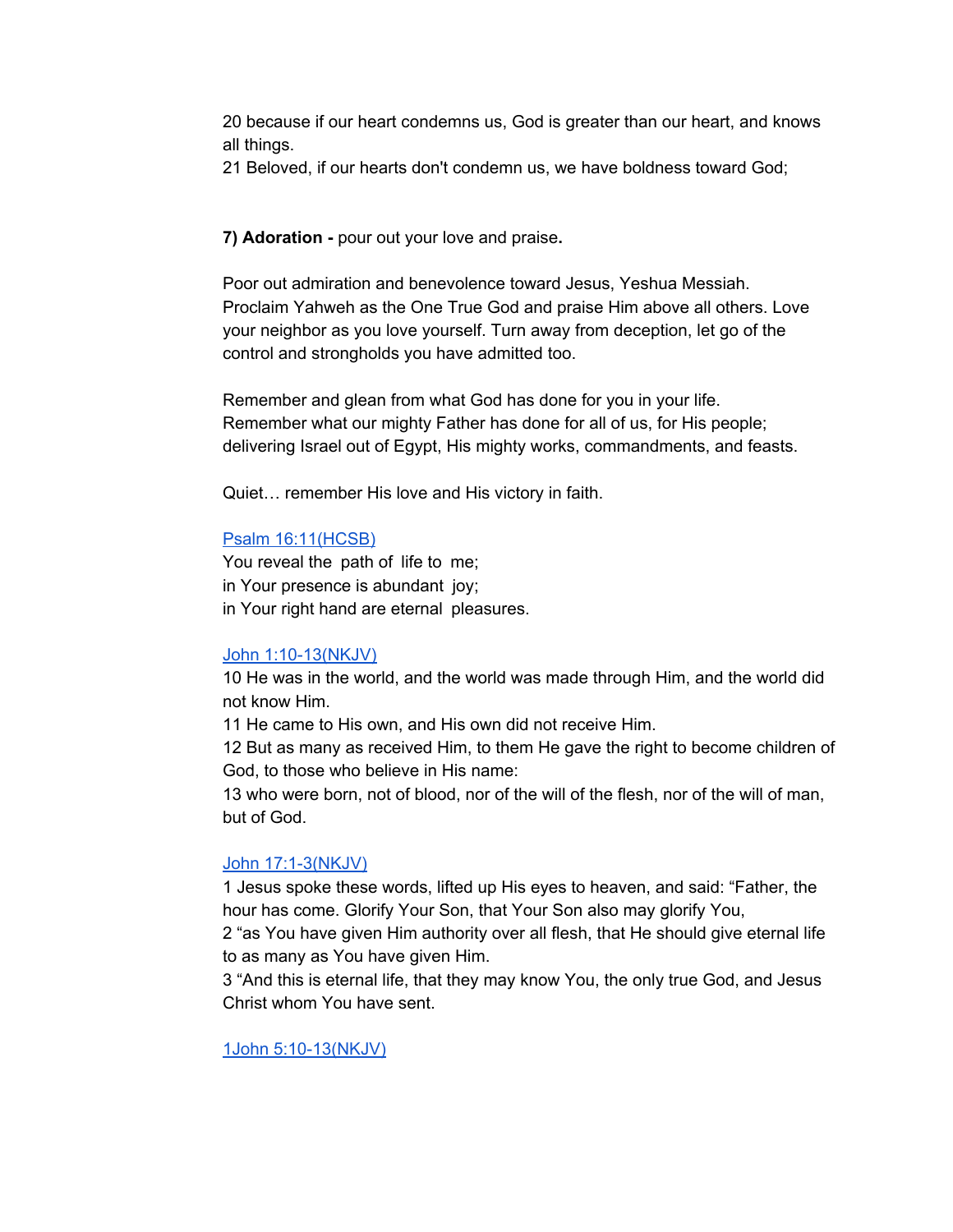10 He who believes in the Son of God has the witness in himself; he who does not believe God has made Him a liar, because he has not believed the testimony that God has given of His Son.

11 And this is the testimony: that God has given us eternal life, and this life is in His Son.

12 He who has the Son has life; he who does not have the Son of God does not have life.

13 These things I have written to you who believe in the name of the Son of God, that you may know that you have eternal life, and that you may *continue to* believe in the name of the Son of God.

So what is the result when we return to God?

## **Good News!**

"Take heart! I have overcome the world" -Jesus

## **The Parable of the Lost Son**

## Luk [15:11-24](https://www.blueletterbible.org/hcsb/luk/15/11/s_988011)

11 He also said: "A man had two sons.

12 The younger of them said to his father, 'Father, give me the share of the estate I have coming to me.' So he distributed the assets to them.

13 Not many days later, the younger son gathered together all he had and traveled to a distant country, where he squandered his estate in foolish living.

14 After he had spent everything, a severe famine struck that country, and he had nothing.

15 Then he went to work for one of the citizens of that country, who sent him into his fields to feed pigs.

16 He longed to eat his fill from the carob pods the pigs were eating, but no one would give him any.

17 When he came to his senses, he said, 'How many of my father's hired hands have more than enough food, and here I am dying of hunger!

18 I'll get up, go to my father, and say to him, Father, I have sinned against heaven and in your sight.

19 I'm no longer worthy to be called your son. Make me like one of your hired hands.'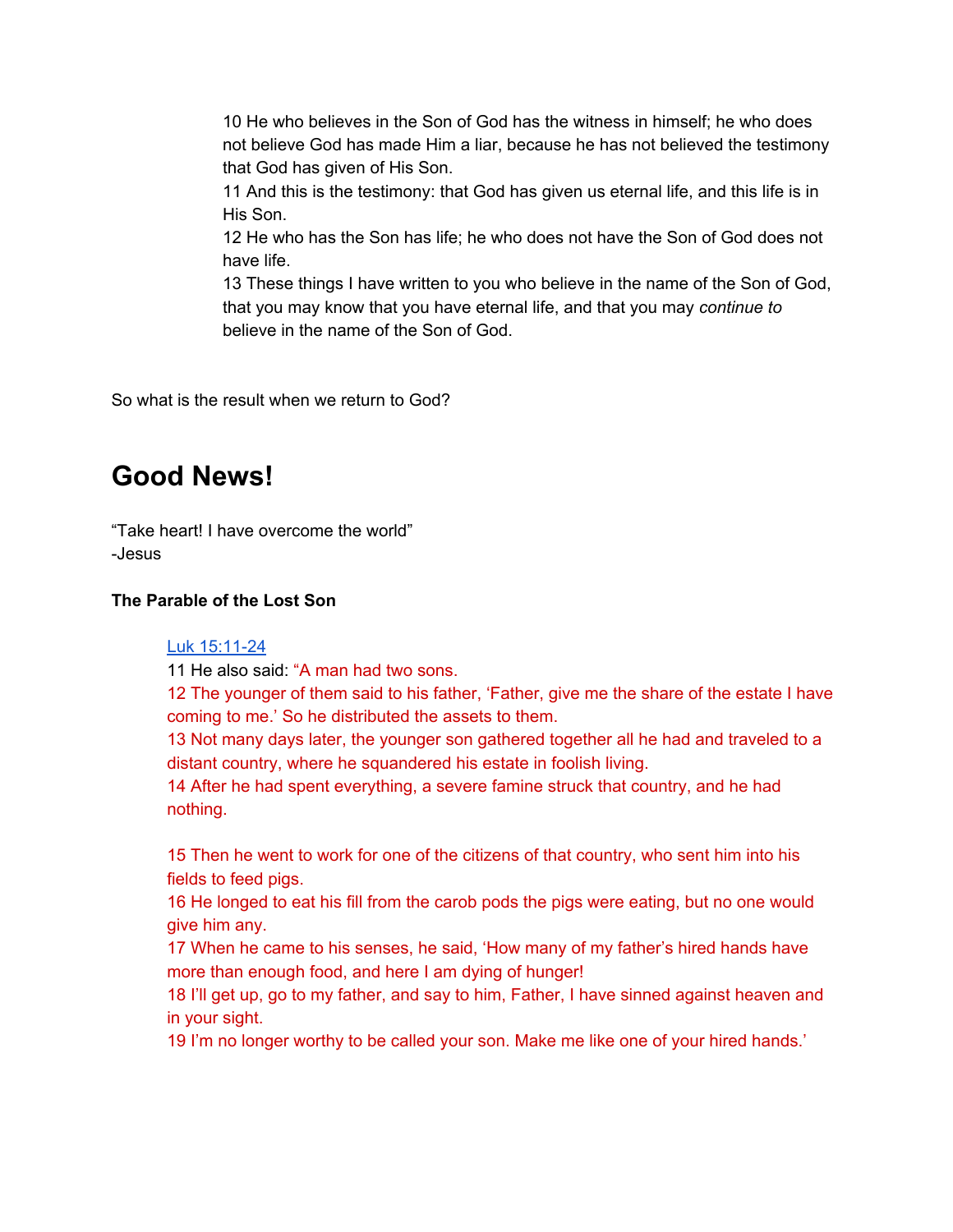20 So he got up and went to his father. But while the son was still a long way off, his father saw him and was filled with compassion. He ran, threw his arms around his neck, and kissed him.

21 The son said to him, 'Father, I have sinned against heaven and in your sight. I'm no longer worthy to be called your son.'

22 "But the father told his slaves, 'Quick! Bring out the best robe and put it on him; put a ring on his finger and sandals on his feet.

23 Then bring the fattened calf and slaughter it, and let's celebrate with a feast, 24 because this son of mine was dead and is alive again; he was lost and is found! ' So they began to celebrate.

This covenant and relationship we have with the Father and His Son is a journey of sanctification made possible by His love and power. Being sanctified by our Lord Jesus is God's will for each of us to be living in,  $1$  [Thessalonians](https://www.blueletterbible.org/hcsb/1th/4/3/s_1115003)  $4:3,4$ .

1 Thessalonians 4:3,4 (HCSB)

3 For this is God's will, your sanctification: that you abstain from sexual immorality, 4 so that each of you knows how to control his own body in sanctification and honor,

I am still being shown where I am sick and blind but I use what He reveals in my heart to be able to see the poor and needy. To have heartache and compassion on others just like me. I'm no longer ashamed when He reveals my heart to me rather it excites and feeds me [John](https://www.blueletterbible.org/hcsb/jhn/4/34/s_1001034) 4:34. I am so amazed at how well He really knows me. How He lovingly corrects me so easily in His Holy Word.

## John 4:34 (HCSB)

34 "My food is to do the will of Him who sent Me and to finish His work," Jesus told them. 35 "Don't you say, 'There are still four more months, then comes the harvest'? Listen to what I'm telling you: Open your eyes and look at the fields, for they are ready for harvest.

So are you a prodigal son or daughter? Is God drawing you back to Himself? Well, let me challenge your pride a little and read the rest of the parable.

## Luk [15:25-32](https://www.blueletterbible.org/hcsb/luk/15/25/s_988025)

25 "Now his older son was in the field; as he came near the house, he heard music and dancing.

26 So he summoned one of the servants and asked what these things meant.

27 'Your brother is here,' he told him, 'and your father has slaughtered the fattened calf because he has him back safe and sound.'

28 "Then he became angry and didn't want to go in. So his father came out and pleaded with him.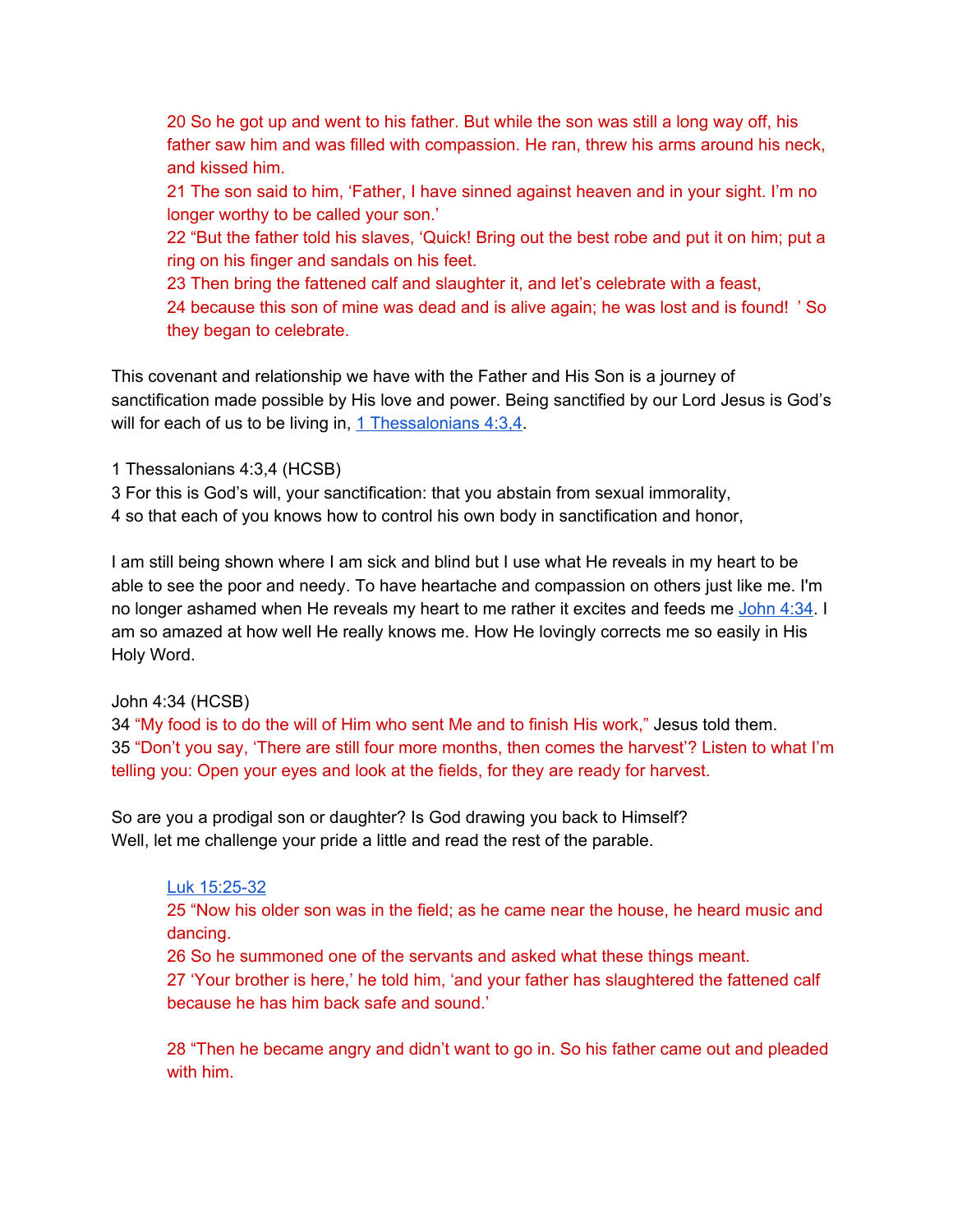29 But he replied to his father, 'Look, I have been slaving many years for you, and I have never disobeyed your orders, yet you never gave me a young goat so I could celebrate with my friends.

30 But when this son of yours came, who has devoured your livelihood with prostitutes, you slaughtered the fattened calf for him.'

31 " 'Child,' he said to him, 'you are always with me, and everything I have is yours. 32 But we had to celebrate and rejoice, because this brother of yours was dead and is alive again; he was lost and is found.'

Is God pleading with you, just as the father was pleading with his son in the parable?

Are you stuck in your hardened heart? Are you angry or grudging over your obligations and sacrifices you perform every week, coveting recognition and better position?

I see the angry brother as more of an accurate picture of who we are in the "American church". We are children of God who believe in His Son but have contempt towards others who are different, who are struggling or even towards others who are thriving in life. Over time we covet over our duties and obligations, so we become arrogant and blind to what God wants to do in us for His glory. We grieve the Holy Spirit and wonder where God's revival is!

We don't have time for longsuffering. Just like the story of Abraham and Sarah in Genesis, passed down through the generations of their grandson Jacob and his mother; we all try to take God's promises into our own hands and timing. The outcome is a blind division that happens in the body of believers. We become deaf and unaware of the struggles and pain each of us is going through.

We also are afraid to share. We think no one will care about my hurt and issues but it's true. We have such lifestyles of busyness, stress and our own issues that we don't really want to add the problems of others to our list. This ignorance is a dividing tactic to continue us down into the lies of staying positive minded only, pushing and ignoring the negative.

# **The Three Ships**

I heard a quick message by Ron Hutchcraft on the radio talking about the tragedy of the ship Titanic. He titles it The Three Ships Click here to [listen.](https://hutchcraft.com/a-word-with-you/your-most-important-relationship/the-tale-of-three-ships-7929) Three ships were traveling in the dangerous North Atlantic sea. The Titanic went down taking 1,500 lives. There were remaining 700 survivors waiting for someone to save them.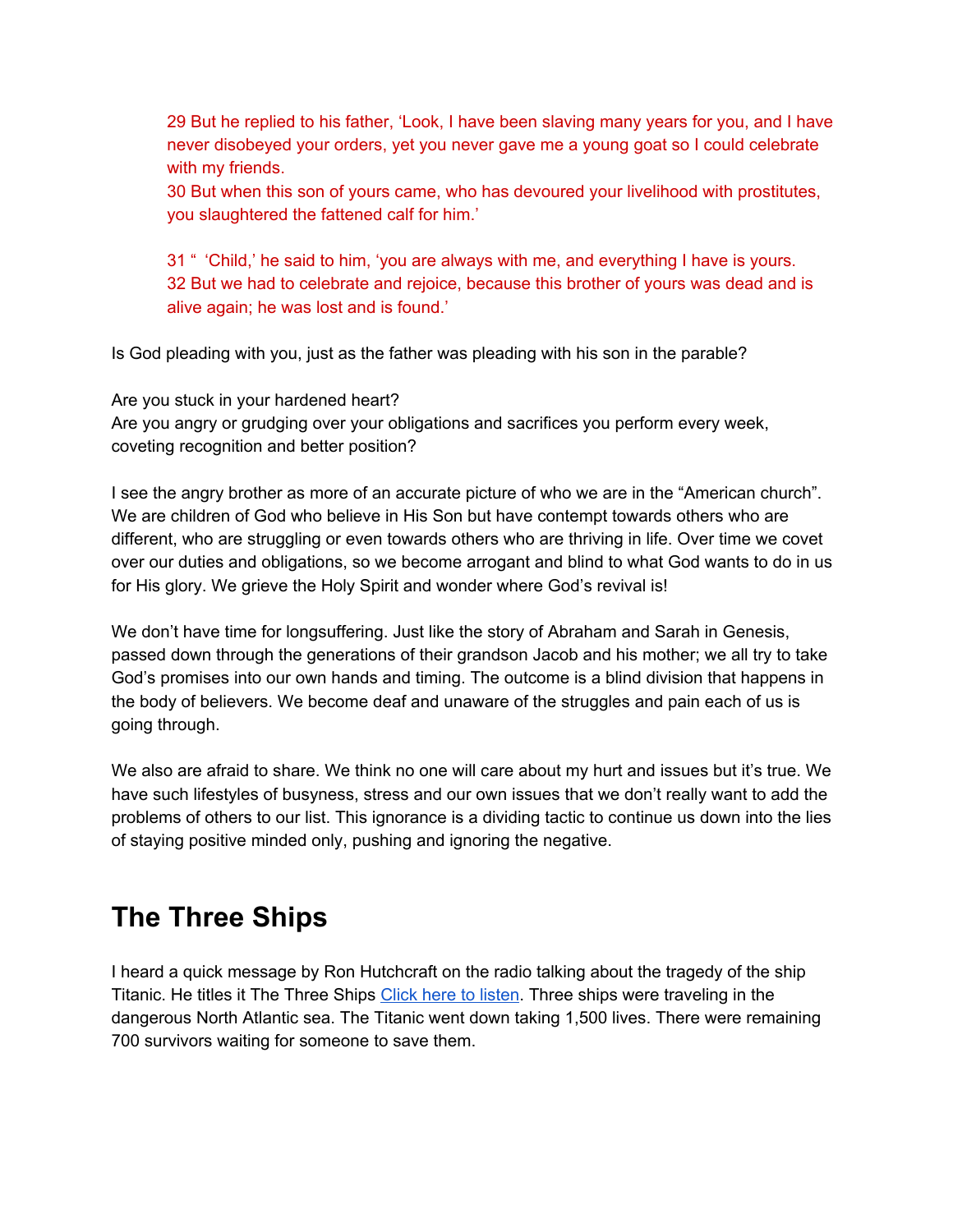The closest ship was the SS Californian, but the captain said it was too risky to help. The third ship, the Carpathia, was over 58 miles away when they saw the flares but Captain Rostron gave his order, "Mr. Dean, turn this ship around." They navigated through the deadly sea, doing what they could to get there as fast as possible. Arriving at the scene, the mighty ship was gone and the survivors were in great trauma from the freezing waters.

What ship of the three are you?

Are you signaling for help, are you ignoring the signs, or are you risking your life for others?

At my local church, we have had two member suicides over the last year. One was a selfless servant, who never complained, loved her family and friends. Always looking for how she could help others, but she never spoke up for herself, or were we too busy to actually hear her?

Now I am amazed how God uses all things for his glory, and I praise Him for touching the hearts of all who knew her and how it made a movement for a lot of women in our church to start speaking up with how they were feeling deep inside! But I was equally amazed by one that was scared to share, she didn't think anyone would care and even worse, that she would be rejected if she shared.

The second suicide was a man who almost every Sunday service would go down to the altar steps at the front of the sanctuary, would kneel down to pray then walk back up to the balcony. I have a confession to tell you. It's hard to say but I want to show you an example of coming to the body of Christ, to confess to each other. So I come to you now, whoever is reading this. I judged and criticized him…

"Why does he keep coming down to pray every week?" "What's wrong with him, can't he get his life right? Is he trying to be seen and manipulate someone? Is he trying to look righteous and holier than everyone else?"

I would pass him many times, week after week, going where I needed to get to in church. I can remember so clearly... his smile, his face, his daughter by his side. We would nod and say hello to each other, but never once did I step out of my comfort zone to ask…

"Brother, I noticed you continue to go down to the altar, are you ok? Can I pray for you? What is hurting you or what are you struggling with?"

Now I have to assume that he must have had others he did confide in. Our church is a great place that reaches out, serves and loves each other. As I'm sure yours does as well. I also do not want to assume that I would have been the deterrent from him taking his life, but it's more of a matter of where my compassion truly is. Where is your compassion for your brothers and sisters?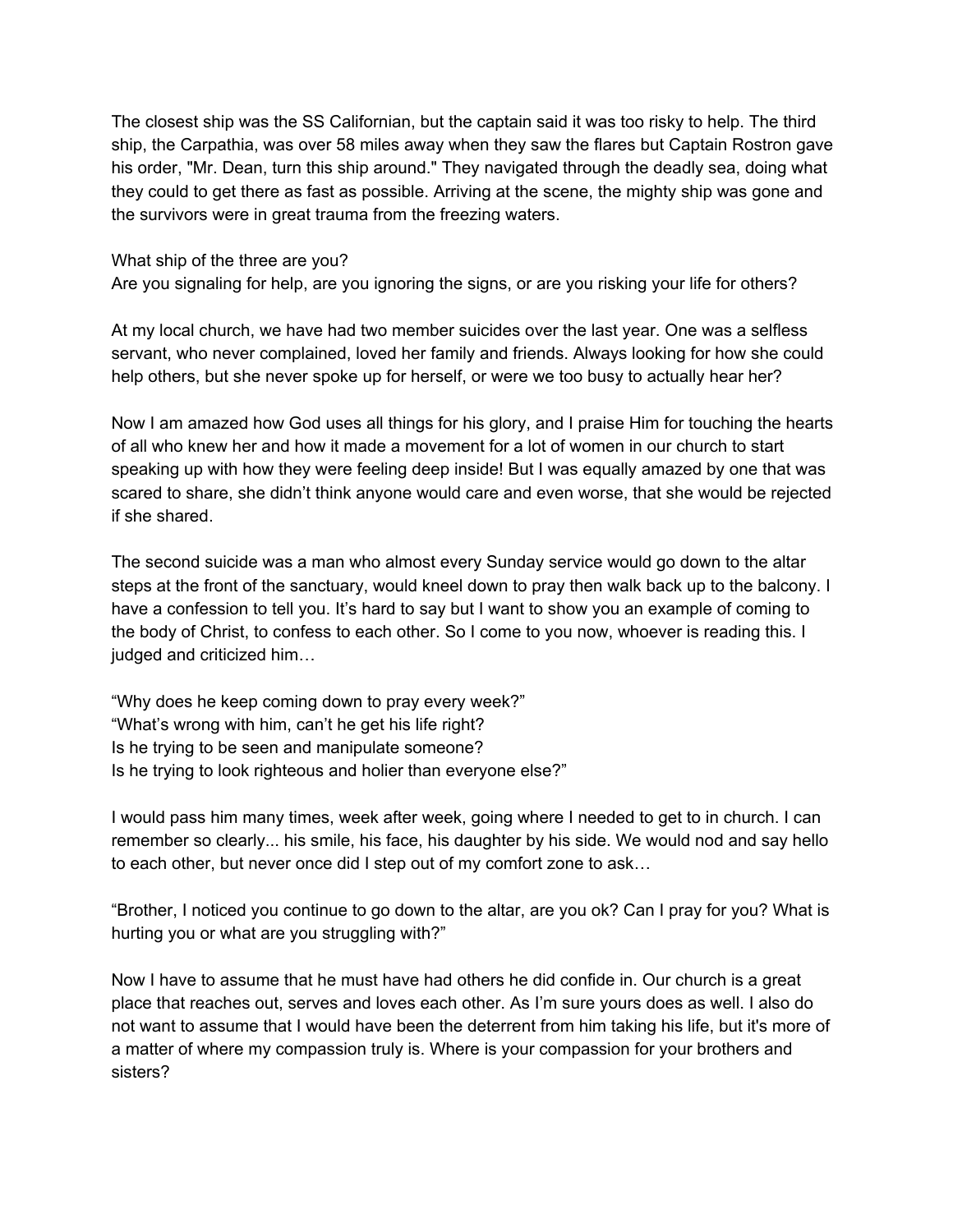When Jesus saw multitudes of people, He was always deeply moved with compassion… for each individual in fact. I want my heart to also be made aware and moved in God's same compassion for others. Father open my eyes to your Spirit, push me to engage with Your children, with Your beloved.

A specific time Jesus sent out His disciples to preach and heal. On their return, He said that they should all go together alone into the wilderness to rest. Wow… finally, time for them to be alone with their teacher, to share the great experiences and stories from their trip. As they arrived though, there was again a multitude of hurting people waiting for Jesus.

Jesus asked His disciples to feed the multitude for the journey was long. They responded with excuses because their hearts had been hardened. These people wrecked their personal time with Jesus… wrecked their worship time, wrecked their well deserved time of rest. And Jesus wanted the disciples to serve the multitude even more! They just wanted the overly needy people to leave, in this though their hearts were also being hardened towards Jesus.

Read the story for yourself, Mark [6:7-13](https://www.blueletterbible.org/hcsb/mar/6/7/s_963007) & Mark [6:30-52](https://www.blueletterbible.org/hcsb/mar/6/30/s_963030)

Do you have a hardened heart? I ask of you to take time right now with our Heavenly Father. He is drawing you back, revealing your blindness. He wants you to be free from burdens, to take on His easy yoke, to be as He is. He longs for you to come to Him as His child, to simply ask of Him:

## **Am I denying You?**

**Am I blind to You?**

## **Have I forgotten You?**

## **Do I resent You?**

#### **Am I… lukewarm?**

#### Luk [2:34,](https://www.blueletterbible.org/hcsb/luk/2/34/s_975034)35 (HCSB)

Then Simeon blessed them and told His mother Mary: "Indeed, this child is destined to cause the fall and rise of many in Israel and to be a sign that will be opposed — and a sword will pierce your own soul — that the thoughts of many hearts may be revealed."

Has your heart been revealed to you? Remember you were bought with a price, you are a child of God, drafted into the Vine! Make a stand, right now! Allow Him to make you into whom you were always meant to be.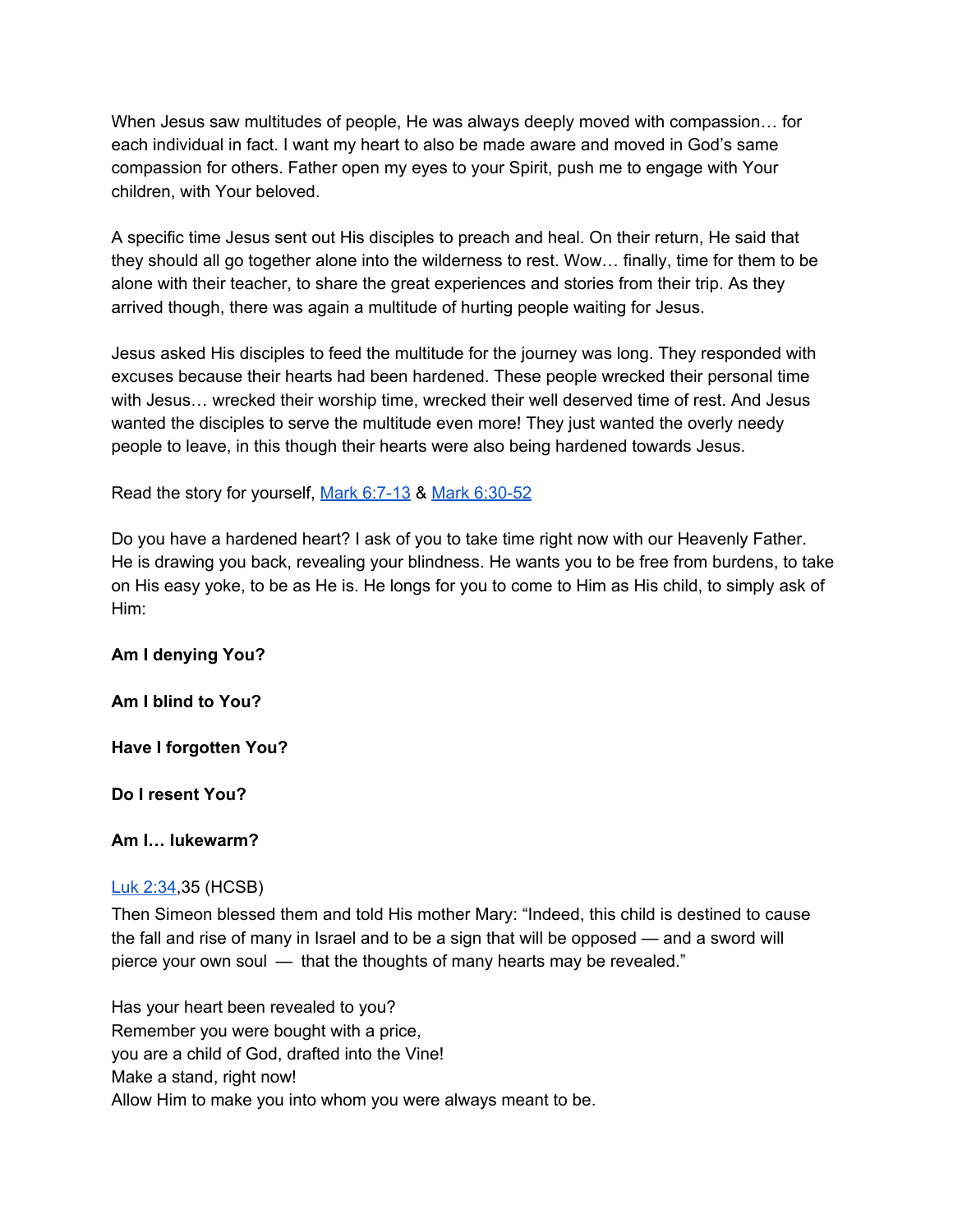Surrender your control, let Him remake you little by little.

My old testimony used to sound like this...

"Hi, my name is Len and I was saved at a young age… and ever since then, I have followed Jesus. I pray and read my bible while trying to love others around me!"

That was it!

Sure, I believe Jesus is the Son of God and knew I would be with Him for ever in the New Jerusalem, but I was not being used here in my life because I was ashamed of my flesh. I was ashamed of what I was hiding.

Is your testimony similar? Short and sweet?

Then, my friend, you have great hidden potential that our Father desires to draw out and use for His glory. Brother and sister… you are worth it, why else would He give His life for you! We all have pain, joy, struggles, freedoms... it's a part of life and we all have a story but if we hide the truth we will never be healed and God wants to heal you. We will just continue in our own pride living in a blind lifestyle where our satisfactions come from our own god that we can control…

Or does it really control us?

[Ecclesiastes](https://www.blueletterbible.org/nkjv/ecc/7/3/s_666003) 7:3,4 (NKJV) 3 Sorrow is better than laughter, For by a sad countenance the heart is made better. 4 The heart of the wise is in the house of mourning, But the heart of fools is in the house of mirth(Amusement/Pleasure).

The power we think we have to control our issues are really bandages trying to covering up and hide our core problem. "I" want to stay in power to control the flow of "my" blood. I want to prove myself to everyone, that "I" can make "myself" righteous and acceptable.

If I rip off the bandage letting the shame flow out, then God in His pure love, compassion, and empathy can truly heal. He then uses my story to testify of His glory, to draw others to Him.

## **The Room**

"Knock… Knock… knock"

A knocking at my door startled me,

I awoke to see flames and smoke filling the empty space in my room.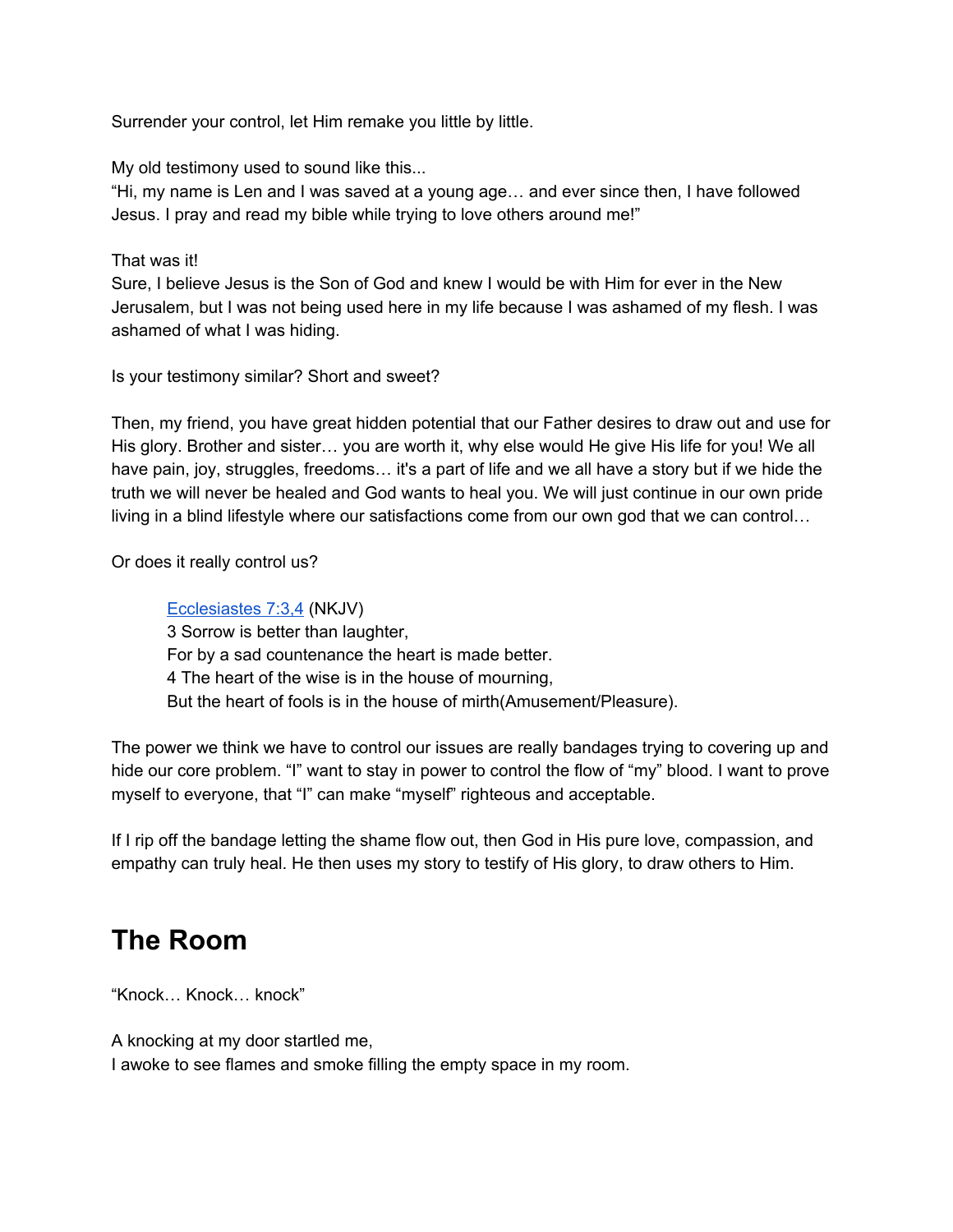I was scared. I couldn't do it

What might others think of this mess in my room? What hurt would I cause to those around me if I let them in? What embarrassment might I cause to myself, if I go out?

Then a solution came to mind, the one I had used before many times.

I can cover the flames with all my junk. I can determine the amount needed to die down the flames. It's familiar, comforting even... and way easier. I have the power to stay warm and forgetful.

For some reason… out of the corner of my eye, I was made aware of the thick piles of ashes building up over the many years. Some piles still hot with coals melting through the floor. The fuel of pride and lies corroding my foundation.

A knocking again was at the door. I know Who it is, I understand His truth and My faith is in Him but would I take action and open the door this time?

This time I did, I answered the door letting The Son and His Father back inside.

Like a vacuum, the flames and clutter were all sucked out. It hurt a little at first not being able to breathe. The sharp pain of uncertainty in my lungs but He then lifted me up and brought me to dine with Him at the table.

I feel safe now and as He reveals the truth of my room I asked if I can return to Him?

I surrender to His answer and allow Him to change me where I failed countless times. He then held up a framed mirror reminding me that I was His reflection and He showed me His plan!

Not of my will but of His.

To God be the glory and power for ever and ever… Amen!

## **Closing**

I love and want to share one last scripture from Isaiah with you. Yahweh is speaking to him about what to tell Israel: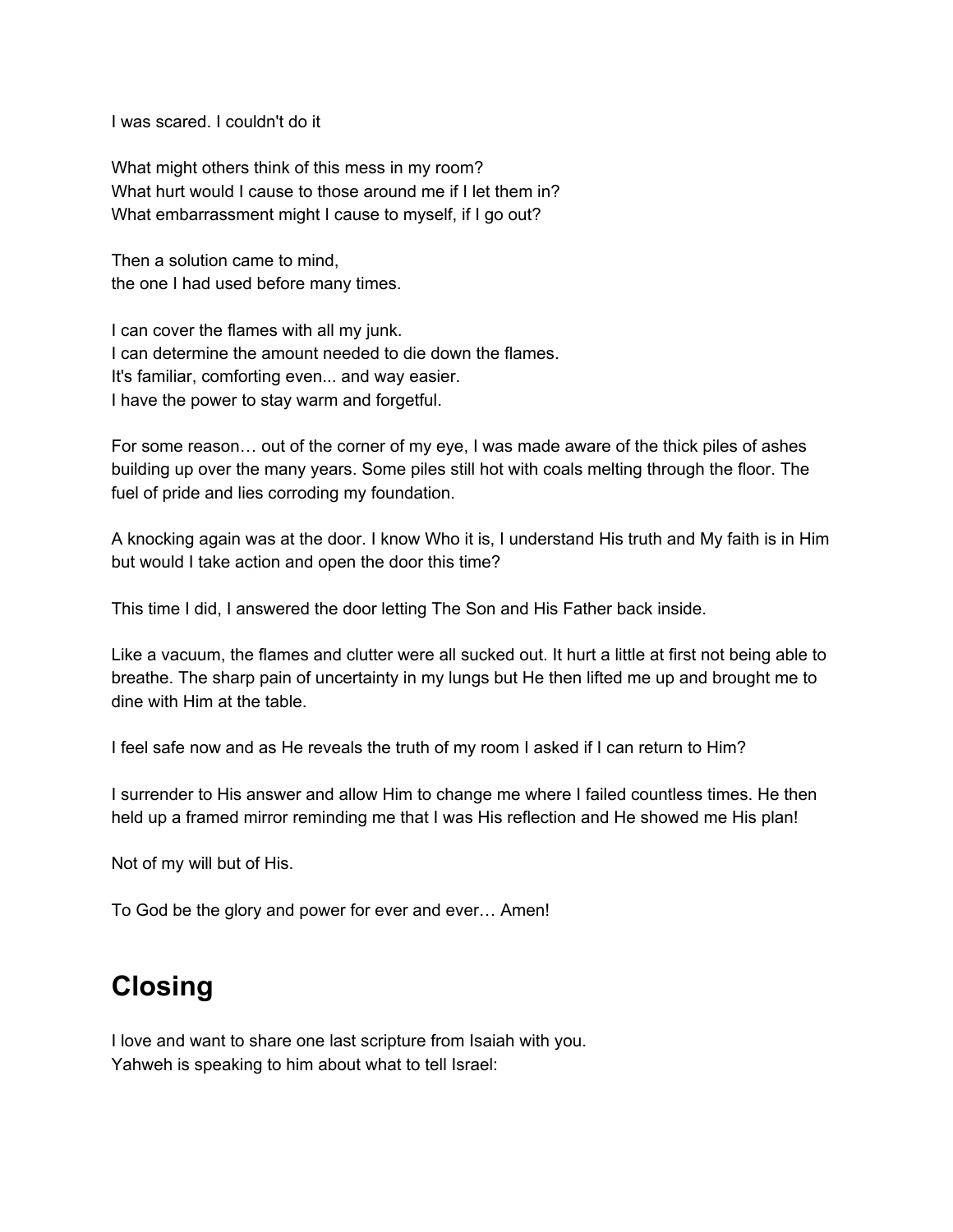Isa [57:15](https://www.blueletterbible.org/hcsb/isa/57/15/s_736015) (HCSB) For the High and Exalted One who lives forever, whose name is Holy says this:

"I live in a high and holy place, and with the oppressed and lowly of spirit, to revive the spirit of the lowly and revive the heart of the oppressed. Isa [57:16](https://www.blueletterbible.org/hcsb/isa/57/16/s_736016) For I will not accuse you forever, and I will not always be angry; for then the spirit would grow weak before Me, even the breath of man, which I have made. Isa [57:17](https://www.blueletterbible.org/hcsb/isa/57/17/s_736017) Because of his sinful greed I was angry, so I struck him; I was angry and hid; but he went on turning back to the desires of his heart. Isa [57:18](https://www.blueletterbible.org/hcsb/isa/57/18/s_736018) I have seen his ways, but I will heal him; I will lead him and restore comfort to him and his mourners, Isa [57:19](https://www.blueletterbible.org/hcsb/isa/57/19/s_736019) creating words of praise."

The LORD says,

"Peace, peace to the one who is far or near, and I will heal him. Isa [57:20](https://www.blueletterbible.org/hcsb/isa/57/20/s_736020) But the wicked are like the storm-tossed sea, for it cannot be still, and its waters churn up mire and muck. Isa [57:21](https://www.blueletterbible.org/hcsb/isa/57/21/s_736021) There is no peace for the wicked,"

says my *Elohiym*.

## **Ending Prayer**

Prayer based on Daniel [2:20-23](https://www.blueletterbible.org/nkjv/dan/2/20/s_852020)

Blessed be the name of God forever and ever, For wisdom and might are Yours

And You changes the times and the seasons; You remove kings and raises up kings; You give wisdom to the wise And knowledge to those who have understanding.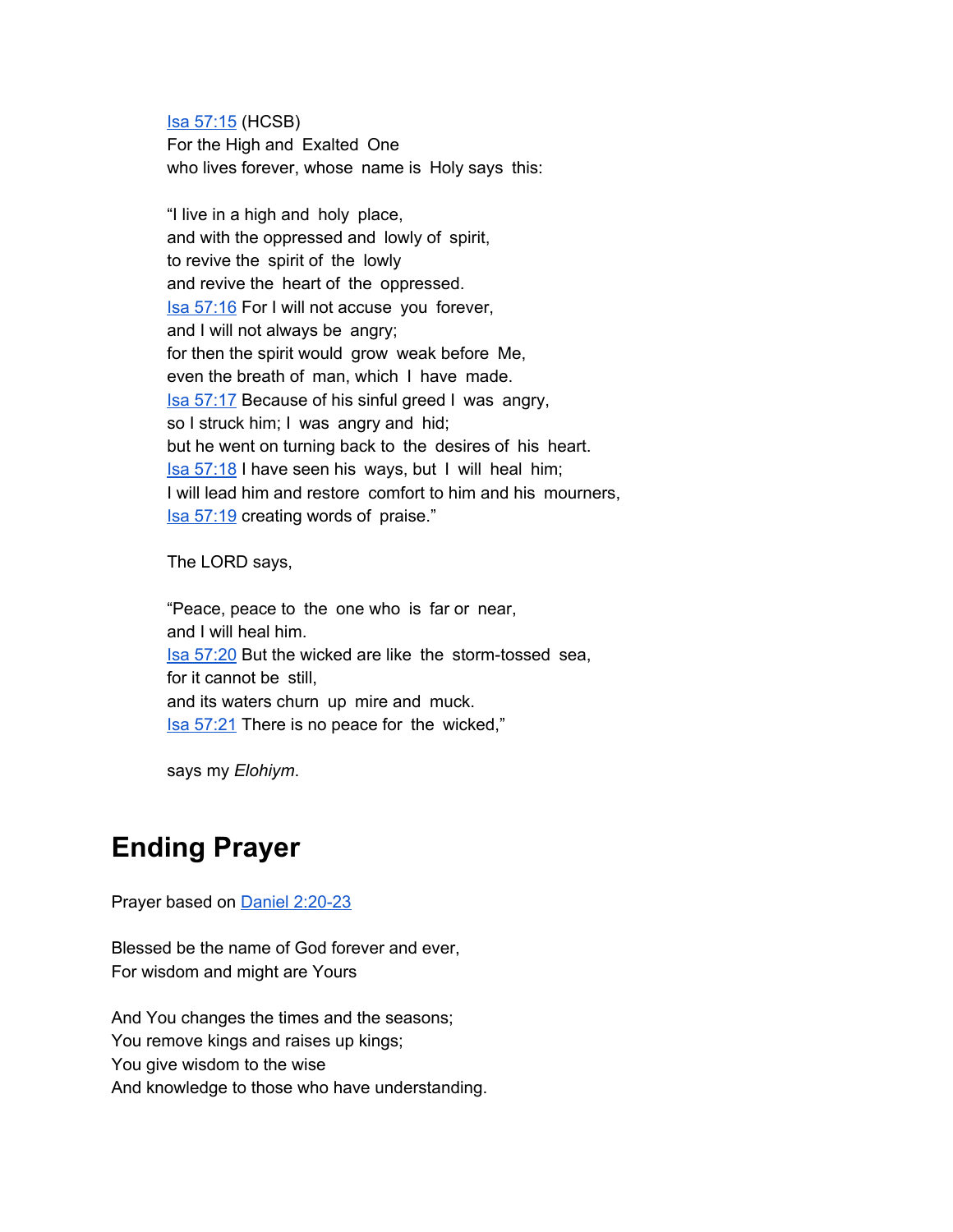You reveal deep and secret things; You know what is in the darkness, And light dwells with You.

I thank You and praise You, O God our Father in heaven; You have given us wisdom and might, And have now made known to us what we ask of You. Amen!

# **Thank you for spending your time and energy in reading my story!**

My vision is that no matter where you are at with God, I hope it inspires you to start reflecting on your own journey and life with your Savior. For us to wake up in the church to the burdens we hold and the fear of letting others in.

My purpose is to be obedient in this new calling Yahweh has called me and my family into. Please pray for us as I am fearful and when I fight against the Spirit. I have received great advice from a mentor that if I'm nervous about sharing then I'm making it about "me" when it's truly about God.

My mission is to share this with every brother and sister that the Spirit leads me to.

Please help in sharing the website [www.return2Him.com](http://www.return2him.com/) with others. Share your own stories of "Returning to Him" on your social media using #return2Him.

I would love to share this in person with your church. I have targeted versions of my story in development for married couple events, men only, youth groups, next gen/college & young professionals. I love to focus on sharing in small groups like Bible Fellowship, Sunday School, Bible Study classes. Also, pray as we are trusting and seeking opportunities to make this our new way to financially support my family.

Please contact me using the simple form at the bottom of my website.

[www.return2him.com](http://www.return2him.com/)

My Twitter @LenWikberg